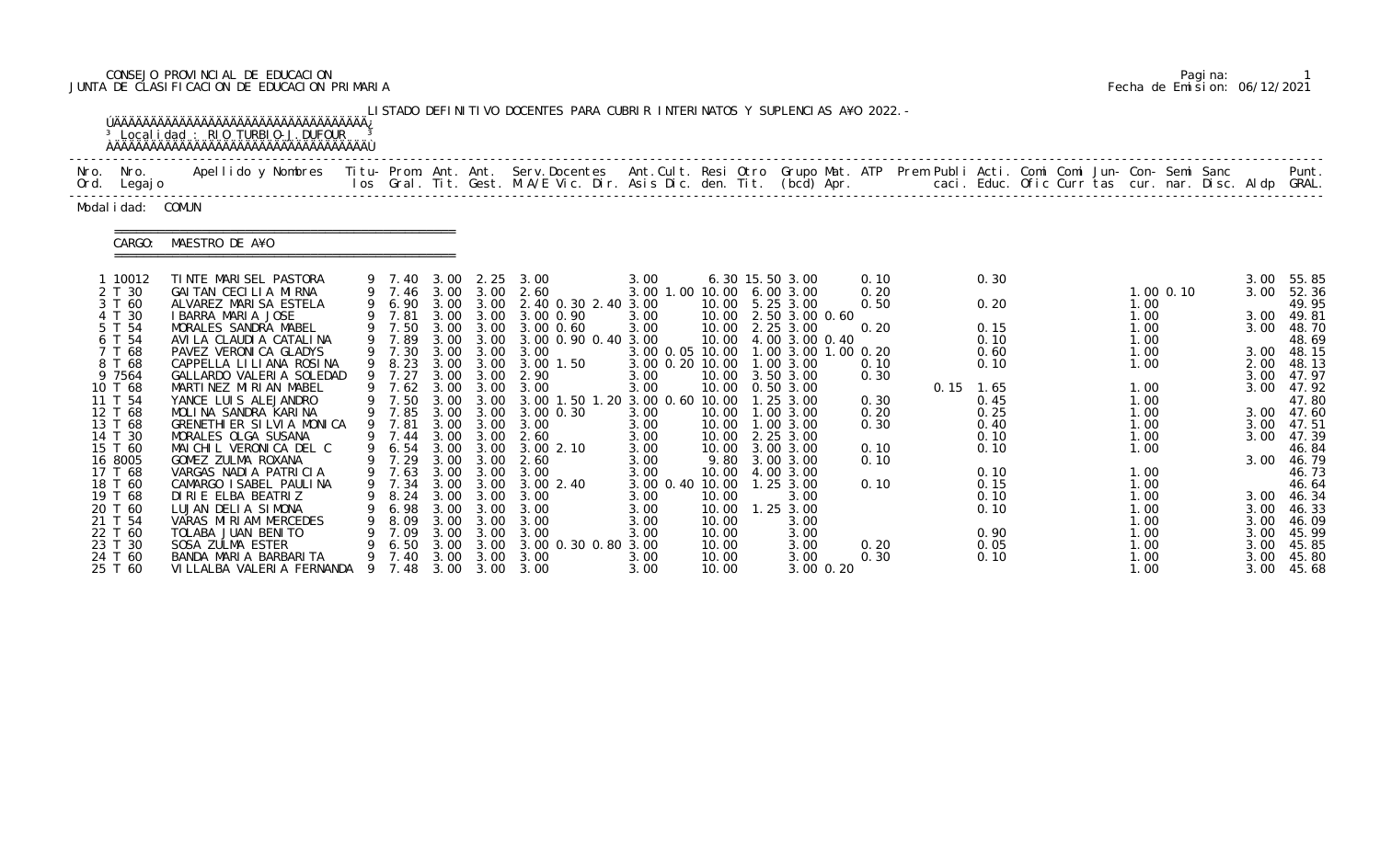# CONSEJO PROVINCIAL DE EDUCACION Pagina: 2 JUNTA DE CLASIFICACION DE EDUCACION PRIMARIA Fecha de Emision: 06/12/2021

| Nro.<br>Ord. | Nro.<br>Legaj o                            | Apellido y Nombres - Titu- Prom. Ant. Ant. Serv.Docentes - Ant.Cult. Resi Otro Grupo Mat. ATP - Prem Publi Acti. Comi Comi Jun- Con- Semi Sanc<br>Ios Gral. Tit. Gest. M.A/E Vic. Dir. Asis Dic. den. Tit. (bcd) Apr. |   |                                |                              |                              |                                         |                                         |                                  |                                             |                      |      |                      |                      |  |              | Punt.<br>GRAL.                   |
|--------------|--------------------------------------------|-----------------------------------------------------------------------------------------------------------------------------------------------------------------------------------------------------------------------|---|--------------------------------|------------------------------|------------------------------|-----------------------------------------|-----------------------------------------|----------------------------------|---------------------------------------------|----------------------|------|----------------------|----------------------|--|--------------|----------------------------------|
|              | CARGO:                                     | MAESTRO DE A¥O                                                                                                                                                                                                        |   |                                |                              |                              |                                         |                                         |                                  |                                             |                      |      |                      |                      |  |              |                                  |
|              | 26 T 68<br>27 T 54<br>28 T 54              | CANIZO SONIA FABIANA<br>CALERMO CELINA<br>FLORES MONICA ALEJANDRA                                                                                                                                                     | 9 | 9 7.46<br>9 7.68<br>8.63       | 3.00<br>3.00<br>3.00         | 3.00<br>3.00<br>3.00         | 3.00<br>3.00<br>3.00                    | 3.00<br>2.60<br>3.00                    | 10.00<br>10.00<br>10.00          | 3.00<br>3.00 3.00<br>1.50 3.00              | 0.20                 |      | 0.30<br>0.10         | 1.00<br>1.00<br>1.00 |  | 3.00         | 45.66<br>45.58<br>45.23          |
|              | 29 8697<br>30 T 54<br>31 T 68              | QUINTANA GALLARDO MARCELA<br>RODRI GUEZ ANA MARIA<br>CAMPOS FRANCI SCO DANIEL                                                                                                                                         |   | 6.34<br>9 7.23<br>9 7.16       | 2.40<br>3.00<br>3.00         | 3.00<br>3.00<br>3.00         | 2.40<br>3.00<br>3.00                    | 3.00<br>3.00<br>3.00 0.10 10.00         | 10.00<br>10.00                   | 2.25 3.00<br>3.00<br>1.00 3.00              | 0.10<br>0.10         |      | 0.10<br>0.15<br>1.10 | 1.00<br>1.00         |  | 3.00<br>2.00 | 44.49<br>44.48<br>44.46          |
|              | 32 8167<br>33 T 60<br>34 T 60<br>35 T 60   | REBOLLEDO CECILIA SUSANA<br>TOCONAS ROMAN ALFREDO<br>CHOCOBAR REINA ISABEL<br>ARAVENA NEIVA EDI                                                                                                                       | 9 | 9 7.89<br>6.14<br>6.70<br>8.22 | 2.60<br>3.00<br>3.00<br>3.00 | 3.00<br>3.00<br>3.00<br>3.00 | 2.70<br>3.00<br>3.00<br>3.00            | 3.00<br>3.00<br>3.00<br>3.00 0.10 10.00 | 10.00<br>10.00<br>10.00          | 3.00<br>3.00<br>1.75 3.00 0.30 0.30<br>3.00 | 0.20<br>0.10<br>0.30 | 0.15 | 0.05<br>0.10<br>0.20 | 1.00<br>1.00<br>1.00 |  | 3.00<br>3.00 | 44.39<br>44.29<br>44.15<br>43.97 |
|              | 36 0519<br>37 8474<br>38 9446              | RE MARCELA BEATRIZ<br>AMARILLA VERONICA NOELIA<br>DOBERNACK ZARY SENAI DA                                                                                                                                             |   | 9 7.59<br>9.00<br>8.96         | 3.00<br>3.00<br>3.00         | 3.00<br>3.00<br>2.75         | 3.00<br>2.40<br>3.00                    | 2.05<br>3.00<br>3.00                    | 10.00<br>8.40<br>10.00           | 3.00<br>3.00<br>1.00 3.00                   |                      |      | 0.25                 |                      |  | 3.00<br>3.00 | 43.89<br>43.80<br>43.71          |
|              | 39 10267<br>40 T 30<br>41 T 30             | MILLANAHUEL LILIAN IRIS<br>OBANDO LI LI ANA CLAUDI A<br>GONZALEZ MARIELA A                                                                                                                                            |   | 9 7.64<br>6.97<br>6.83         | 1.60<br>3.00<br>3.00         | 2.25<br>3.00<br>3.00         | 1.00<br>3.00<br>3.00                    | 3.00<br>2.90<br>3.00                    | 10.00<br>10.00<br>10.00          | 4.50 1.50<br>1.25 3.00<br>1.25 3.00         | 0.10                 |      | 0.10                 | 1.00<br>1.00         |  | 3.00         | 43.49<br>43.22<br>43.18          |
|              | 42 T 60<br>43 7563<br>44 T 68              | FOLCO VI VI ANA ALEJANDRA<br>LUJAN MARTA LUCIA<br>CINERELLI MONICA LILIANA                                                                                                                                            |   | 8.00<br>7.05<br>9 7.50         | 3.00<br>3.00<br>3.00         | 3.00<br>3.00<br>3.00         | 3.00<br>1.50<br>3.00                    | 3.00<br>3.00<br>3.00                    | 10.00<br>10.00<br>10.00          | 3.00<br>1.002.10<br>3.00                    | 0.10<br>0.20         |      | 0.10                 | 1.00<br>1.00         |  | 3.00         | 43.10<br>42.75<br>42.70          |
|              | 45 T 67<br>46 T 68<br>47 7653              | PAUCH RAQUEL BEATRIZ<br>COSIO DANIELA NANCY<br>BAI GORRI A FLAVI A DEL                                                                                                                                                | 9 | 6.95<br>7.20<br>8.04           | 3.00<br>3.00<br>3.00         | 2.75<br>3.00<br>3.00         | 3.00<br>3.00<br>1.20                    | 3.00<br>3.00<br>3.00                    | 7.70<br>10.00<br>10.00           | 3.00 3.00<br>3.00<br>3.00 2.10              | 0.10<br>0.20         |      |                      | 1. 00<br>1.00        |  |              | 42.50<br>42.40<br>42.34          |
|              | 48 T 68<br>49 TAD 3<br>50 TAD 3<br>51 6477 | MAMANI JUANA<br>ESPINOZA CARLOS AUGUSTO<br>BALDERRAMA FAVI ANA<br>SATARI CH CAROLINA ANDREA                                                                                                                           |   | 7.00<br>6.95<br>6.70<br>8.62   | 3.00<br>3.00                 | 3.00<br>3.00<br>3.00 3.00    | 3.00<br>3.00<br>3.00 3.00 3.00<br>1. 20 | 3.00<br>2.55<br>3.00<br>3.00            | 10.00<br>10.00<br>10.00<br>10.00 | 3.00<br>3.00<br>3.00<br>1.25 1.80 0.50      | 0.10<br>0.20         |      | 0.05<br>0.10         | 1.00<br>1.00<br>1.00 |  |              | 42.15<br>41.80<br>41.70<br>41.37 |

|  | Pagi na: |                              |
|--|----------|------------------------------|
|  |          | Fecha de Emision: 06/12/2021 |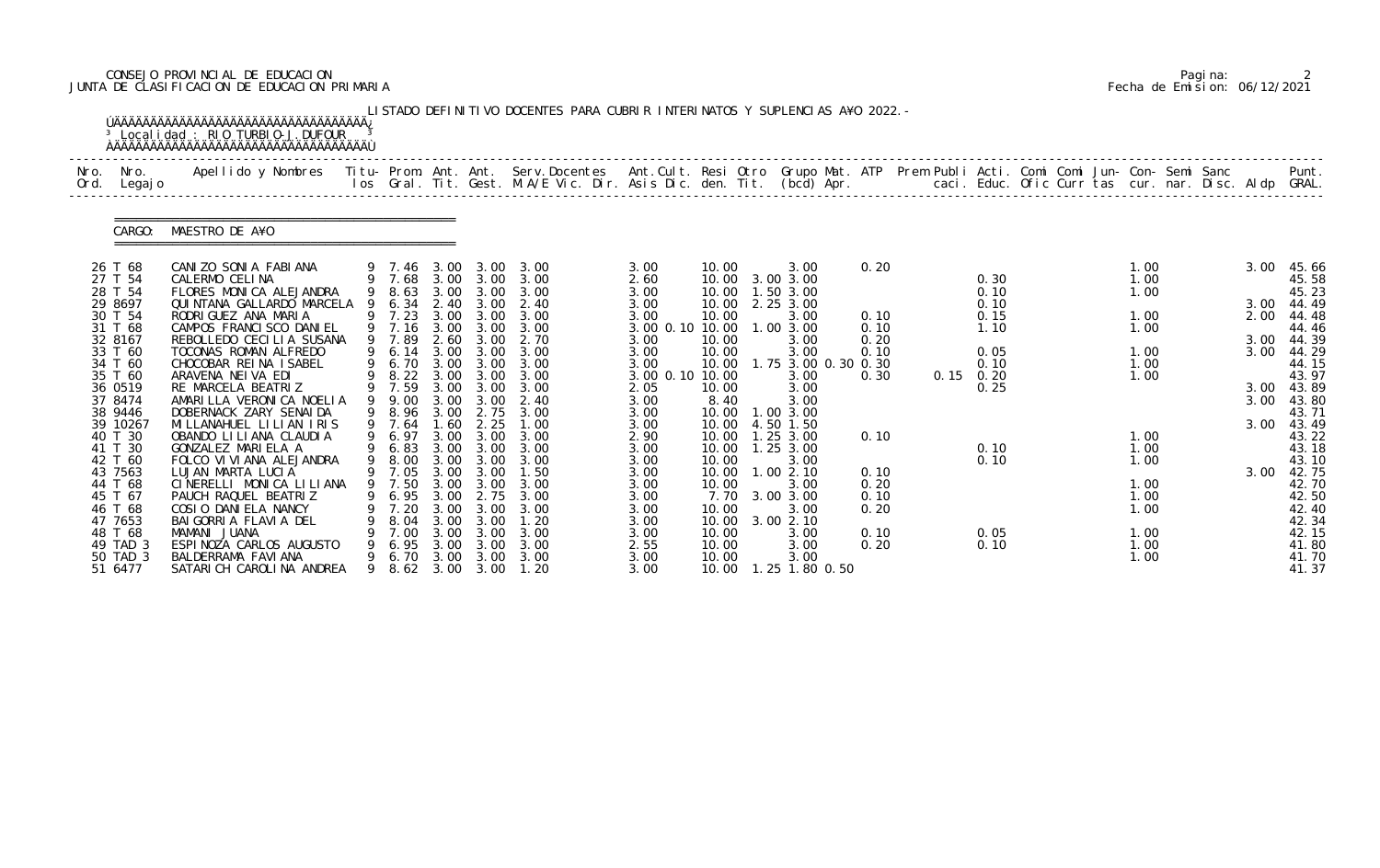# CONSEJO PROVINCIAL DE EDUCACION Pagina: 3 JUNTA DE CLASIFICACION DE EDUCACION PRIMARIA Fecha de Emision: 06/12/2021

| Nro. Nro.<br>Ord. Legajo | Apellido y Nombres  Titu- Prom. Ant. Ant. Serv.Docentes  Ant.Cult. Resi Otro Grupo Mat. ATP Prem Publi Acti. Comi Comi Jun- Con- Semi Sanc             Punt.<br>Ios Gral. Tit. Gest. M.A/E Vic. Dir. Asis Dic. den. Tit. (bcd) Ap |   |                  |              |                   |                                                |                 |                   |      |                                |      |      |  |             |  |  |  |              |                |
|--------------------------|-----------------------------------------------------------------------------------------------------------------------------------------------------------------------------------------------------------------------------------|---|------------------|--------------|-------------------|------------------------------------------------|-----------------|-------------------|------|--------------------------------|------|------|--|-------------|--|--|--|--------------|----------------|
|                          | CARGO: MAESTRO DE A¥O                                                                                                                                                                                                             |   |                  |              |                   |                                                |                 |                   |      |                                |      |      |  |             |  |  |  |              |                |
| 52 8511                  | GILABERT NORMA BEATRIZ                                                                                                                                                                                                            |   |                  |              |                   | 9 6.19 3.00 3.00 3.00                          | 3.00            | 9.10              |      | 3.00                           |      |      |  |             |  |  |  |              | 2.00 41.29     |
| 53 8168<br>54 10340      | MAI CHI L BARRI ENTOS I VANA<br>GODOY KARINA ELISABET                                                                                                                                                                             |   | 9 6.93           | 1.60         | 1.75              | 9 7.18 2.60 3.00 2.40<br>1.10                  | 3.00<br>2.80    | 10.00             |      | 10.00  1.00  3.00<br>3.00 1.50 |      | 0.10 |  |             |  |  |  | 3.00         | 41.18<br>40.78 |
| 55 10250                 | LABAN MARISA ANDREA                                                                                                                                                                                                               |   | 9 9.21           |              | 1.60 2.00         | 1.40                                           | 3.00            |                   |      | 5.60 2.00 2.10 1.00            |      |      |  | 0.40        |  |  |  | 3.00         | 40.31          |
| 56 7085                  | RODRI GUEZ CAROLINA MONICA                                                                                                                                                                                                        |   | 9 6.38           |              |                   | 3.00 3.00 0.80                                 | 3.00            | 10.00             |      | 3.00 1.20 0.70                 |      |      |  | 0.10        |  |  |  |              | 40.18          |
| 57 7490<br>58 5190       | SARRUFF LORENA ELISABETH<br>COSIO MARIA CRISTINA                                                                                                                                                                                  |   | 9 6.20<br>9 7.45 | 3.00<br>3.00 | 3.00<br>3.00      | 3.00<br>3.00                                   | 2.75<br>1.60    | 10.00<br>10.00    |      | 3.00 0.20<br>3.00              |      |      |  |             |  |  |  |              | 40.15<br>40.05 |
| 59 9366                  | MINO SILVIA                                                                                                                                                                                                                       |   | 9 7.47           | 3.00         | 2.75              | 3.00                                           | 3.00            |                   |      | 7.70 1.00 3.00                 |      |      |  |             |  |  |  |              | 39.92          |
| 60 8471                  | CARDOZO KARINA LILIANA                                                                                                                                                                                                            |   | 9 8.21           | 3.00         | 3.00              | 1.00                                           | 1.95            | 9.10              |      | 1.50                           |      |      |  |             |  |  |  | 3.00         | 39.76          |
| 61 4271                  | I RUSTA ANA GRISELDA                                                                                                                                                                                                              |   | 9 7.92           | 3.00         | 3.00              |                                                | 3.00 0.15       | 10.00 3.00        |      |                                |      | 0.20 |  | $0.15$ 0.05 |  |  |  |              | 39.47          |
| 62 9048<br>63 9733       | KORZENIECKI NOEMI ROSA<br>JAIMEZ OMAR ONESIS                                                                                                                                                                                      |   | 9 6.45<br>9 7.27 | 2.00         | 3.00 2.75<br>2.50 | 1.80<br>2.00                                   | 3.00<br>0.10    | 7.70<br>7.00      |      | 2.40<br>2.50 3.00              |      |      |  | 0.35        |  |  |  | 3.00<br>3.00 | 39.10<br>38.72 |
| 64 9192                  | AVI LA CARLA GABRI ELA                                                                                                                                                                                                            |   | 9 7.82 2.00      |              | 2.50              | 2.00                                           | 1.65            | 10.00  1.00  2.70 |      |                                |      |      |  |             |  |  |  |              | 38.67          |
| 65 10991                 | BENICIO ANAHI CARHUE                                                                                                                                                                                                              |   | 9 6.72 2.00      |              |                   | $1.50$ $2.80$                                  | 3.00            | 4.90              |      | 2.75 2.70                      |      | 0.10 |  | 0.10        |  |  |  | 3.00         | 38.57          |
| 66 9775                  | VELAZQUEZ CLAUDIA NOEMI                                                                                                                                                                                                           |   | 9 7.99           | 3.00         | 2.50              | 3.00                                           |                 | 7.00              |      | 3.00                           |      |      |  |             |  |  |  | 3.00         | 38.49          |
| 67 6637<br>68 8472       | FERRO BEATRIZ DEL VALLE<br>VELAZQUEZ AURORA BENITA                                                                                                                                                                                |   | 9 8.28           | 3.00         | 3.00              | 0.80                                           | 3.00<br>2.90    | 10.00<br>8.40     |      | 1.20<br>2.40                   |      | 0.10 |  |             |  |  |  |              | 38.28<br>38.01 |
| 69 11842                 | CAMPUZANO DENIS NOELIA                                                                                                                                                                                                            |   |                  |              |                   | 9 6.46 3.00 2.75 3.00<br>9 8.45 0.80 1.00 0.80 | 2.45            |                   |      | 10.00  1.00  1.20              |      | 0.10 |  | 0.20        |  |  |  | 3.00         | 38.00          |
| 70 9922                  | RODRI GUEZ ZULMA VI VI ANA                                                                                                                                                                                                        |   | 9 7.79           | 2.00         | 2.50              | 1.60                                           | 3.00            |                   |      | 5.60 4.25 2.10                 |      |      |  |             |  |  |  |              | 37.84          |
| 71 9205                  | GONZALEZ CECILIA EDITH                                                                                                                                                                                                            | 9 | 7.45             | 2.20         | 2.75              | 1.40                                           | 3.00 0.20 10.00 |                   |      | 1.80                           |      |      |  |             |  |  |  |              | 37.80          |
| 72 12088                 | VI VEROS GUERRA MAIRA                                                                                                                                                                                                             |   | 8.57             | 0.60         | 0.75              | 0.60                                           | 1. 70           | 10.00             |      | 2.50 0.90                      |      |      |  |             |  |  |  | 3.00         | 37.62          |
| 73 10032<br>74 7566      | CEDERMA ANABELLA GISELLE<br>BARRA CECILIA GRACIELA                                                                                                                                                                                |   | 7.87<br>8.07     | 2.00         | 2.25<br>3.00 3.00 | 1.60                                           | 0.80<br>3.00    | 10.00             | 1.25 | 10.00 1.00 2.10 1.00           | 0.20 |      |  |             |  |  |  |              | 37.62<br>37.52 |
| 75 8864                  | I BARRA EMILCE SOLEDAD DEL                                                                                                                                                                                                        |   | 7.97             | 2.40         | 3.00              | 0.80                                           | 3.00            | 8.40              |      | $1.25$ $1.20$                  |      | 0.10 |  | 0.20        |  |  |  |              | 37.32          |
| 76 8513                  | TOLABA SANDRA GRACI ELA                                                                                                                                                                                                           |   | 9 5.97           | 3.00         | 3.00              | 2.40                                           | 1.60            | 9.10              |      | 3.00                           |      | 0.10 |  | 0.10        |  |  |  |              | 37.27          |
| 77 12055                 | GONZALEZ NOELIA BEL N                                                                                                                                                                                                             |   |                  |              |                   | 9 9.33 0.60 0.75 0.60                          | 3.00            | 10.00             |      | 1.00 0.90                      |      |      |  |             |  |  |  |              | 2.00 37.18     |

|  | Pagi na: |                              |
|--|----------|------------------------------|
|  |          | Fecha de Emision: 06/12/2021 |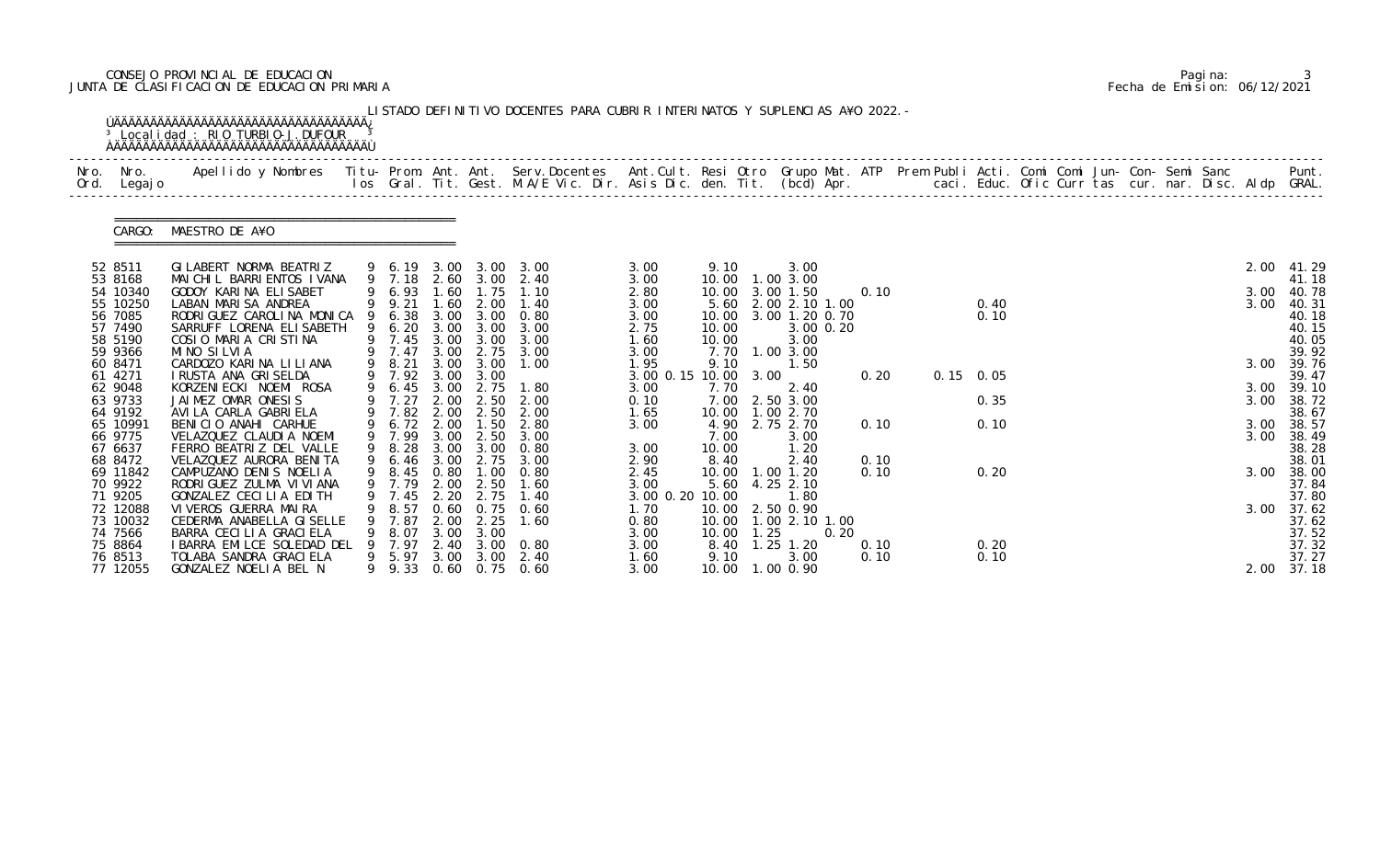# CONSEJO PROVINCIAL DE EDUCACION Pagina: 4 JUNTA DE CLASIFICACION DE EDUCACION PRIMARIA Fecha de Emision: 06/12/2021

| Nro. Nro.<br>Ord. Legajo | Apellido y Nombres - Titu- Prom. Ant. Ant. Serv.Docentes - Ant.Cult. Resi Otro Grupo Mat. ATP Prem Publi Acti. Comi Comi Jun- Con- Semi Sanc - - - Punt.<br>Ios Gral. Tit. Gest. M.A/E Vic. Dir. Asis Dic. den. Tit. (bcd) Apr. - |   |                                      |              |              |                                                |              |                |      |                |      |  |      |  |  |  |      |                |
|--------------------------|-----------------------------------------------------------------------------------------------------------------------------------------------------------------------------------------------------------------------------------|---|--------------------------------------|--------------|--------------|------------------------------------------------|--------------|----------------|------|----------------|------|--|------|--|--|--|------|----------------|
|                          | CARGO: MAESTRO DE A¥O                                                                                                                                                                                                             |   |                                      |              |              |                                                |              |                |      |                |      |  |      |  |  |  |      |                |
| 78 464                   | GRAMAJO ALBA RAQUEL                                                                                                                                                                                                               |   |                                      |              |              | 9 8.82 3.00 3.00 0.20<br>9 7.34 1.00 1.25 1.10 | 3.00         | 10.00          |      | 0.10           |      |  | 0.05 |  |  |  |      | 37.17          |
| 79 11436                 | SANTOS SILVINA ROSARIO                                                                                                                                                                                                            |   |                                      |              |              |                                                | 1.35         | 10.00          |      | 1.50 1.00      |      |  |      |  |  |  | 3.00 | 36.54          |
| 80 10859<br>81 0258      | CALI SAYA SANDRA NANCY<br>DI AZ GRACI ELA KARI NA                                                                                                                                                                                 |   | 9 7.99<br>9 8.68 3.00 3.00           | 1.40         |              | $1.75$ $1.40$                                  | 3.00<br>2.50 | 9.80<br>10.00  |      | 2.10           |      |  | 0.10 |  |  |  |      | 36.44<br>36.28 |
| 82 12038                 | ROJAS MARIA BELEN                                                                                                                                                                                                                 |   | 9 8.18                               |              |              | 0.60 0.75 0.60                                 | 2.00         | 10.00          |      | $0.90$ 1.00    |      |  |      |  |  |  | 3.00 | 36.03          |
| 83 10114                 | VI LLALBA PEDRO EDUARDO                                                                                                                                                                                                           |   | 9 7.07                               | 3.00         | 2.25         | 1.70                                           | 1.75         | 5.60           |      | 2.40           |      |  |      |  |  |  | 3.00 | 35.77          |
| 84 7659                  | SANCHEZ MYRIAM ANALIA                                                                                                                                                                                                             |   | 9 8.13                               | 2.80         | 3.00         |                                                | 3.00         | 9.80           |      |                |      |  |      |  |  |  |      | 35.73          |
| 85 8479                  | CERDEYRA NANCY YOLANDA                                                                                                                                                                                                            |   | 9 6.03                               |              |              | 3.00 3.00 2.20                                 | 3.00         | 8.40           |      | 1.00           |      |  |      |  |  |  |      | 35.63          |
| 86 0259<br>87 7868       | PRINCICH MARIELA VERONICA<br>YBARRA MARIELA DE LOS                                                                                                                                                                                | 9 | 7.59<br>9 7.83                       | 3.00         | 3.00         | 3.00 3.00 0.60                                 | 3.00<br>1.05 | 10.00<br>9.80  |      | 1.20           |      |  |      |  |  |  |      | 35.59<br>35.48 |
| 88 0458                  | CAPPELLA LORENA IRINA                                                                                                                                                                                                             |   | 9 7.40                               |              | 3.00 3.00    |                                                | 3.00         | 10.00          |      |                |      |  |      |  |  |  |      | 35.40          |
| 89 9689                  | ESPINOZA CLAUDIO FABIAN                                                                                                                                                                                                           |   | 9 5.38                               | 3.00         | 2.50         | 3.00                                           | 0.75         | 8.40           |      | 3.00           |      |  |      |  |  |  |      | 35.03          |
| 90 10725                 | OVEJERO LORENA PAOLA                                                                                                                                                                                                              |   | 9 8.21                               | 1.40         | 1.75         | 1.40                                           | 1.65         | 4.90           |      | $1.50$ $2.10$  |      |  |      |  |  |  | 3.00 | 34.91          |
| 91 9101                  | TREJO MARIA CRISTINA                                                                                                                                                                                                              |   |                                      |              |              | 9 7.16 3.00 2.25 2.80                          |              | 7.70           |      | 2.80           |      |  |      |  |  |  |      | 34.71          |
| 92 9447                  | GUEVARA MARIA NOELIA                                                                                                                                                                                                              |   | 9 7.92 3.00                          |              |              | 2.75 0.60                                      | 2.80         | 7.70           |      | 0.90           |      |  |      |  |  |  |      | 34.67          |
| 93 7343<br>94 7654       | GARZON GRISELDA FABIANA<br>COSTANCIO EMILCE EDITH                                                                                                                                                                                 |   | 9 7.59                               |              |              | 3.00 3.00 0.10                                 | 1.55<br>2.20 | 10.00<br>10.00 |      |                | 0.10 |  | 0.10 |  |  |  |      | 34.44<br>34.08 |
| 95 8354                  | GRAMAJO VILMA LEONOR                                                                                                                                                                                                              |   | 9 7.08 2.80 3.00<br>9 6.93 3.00 2.50 |              |              |                                                | 1.55         | 10.00 1.00     |      |                |      |  |      |  |  |  |      | 33.98          |
| 96 10226                 | FLORES PAOLA MARILIN                                                                                                                                                                                                              |   |                                      |              |              | 9 6.84 1.80 2.00 1.60                          | 1.40         |                |      | 4.90 1.00 2.10 |      |  | 0.25 |  |  |  |      | 3.00 33.89     |
| 97 9680                  | VI LLAGRAN CINTI A VANESA                                                                                                                                                                                                         | 9 | 8.51                                 | 2.00         | 2.50         | 0.40                                           | 0.75         |                |      | 7.00 3.00 0.60 |      |  | 0.10 |  |  |  |      | 33.86          |
| 98 10343                 | ABRACAI TE NATALI A VALERIA                                                                                                                                                                                                       |   | 7.35                                 | 40           | l. 75        |                                                | 3.00         | 7.00           | 4.25 |                |      |  |      |  |  |  |      | 33.75          |
| 99 12042                 | CARDENAS ANDREA PAOLA                                                                                                                                                                                                             |   | 7.90                                 | 0.40         | 0. 50        | 0. 20                                          | 2.50         | 10.00          |      | 0.10           |      |  |      |  |  |  |      | 3.00 33.60     |
| 100 10375                | JUAREZ ELIZABETH CAROLINA                                                                                                                                                                                                         |   | 7.92                                 | 1.60         | 2.00         | 1.50                                           | 0.05         | 4.90           |      | $1.50$ $2.10$  |      |  |      |  |  |  | 3.00 | 33.57          |
| 101 11209<br>102 6756    | GIMENEZ CARMEN DEL VALLE<br>TCACIUC SILVIA NATALIA                                                                                                                                                                                |   | 6.62<br>6.64                         | 2.40<br>3.00 | 1.50<br>3.00 | 1.20                                           | 3.00<br>1.35 | 4.20<br>10.00  |      | 1.00 1.50      | 0.10 |  | 0.10 |  |  |  | 3.00 | 33.52<br>33.09 |
| 103 9898                 | RIVERA ANTI SOLY VANESSA                                                                                                                                                                                                          |   | 9 8.55                               | 1.40         | 1.75         |                                                | 2.30         | 10.00          |      |                |      |  |      |  |  |  |      | 33.00          |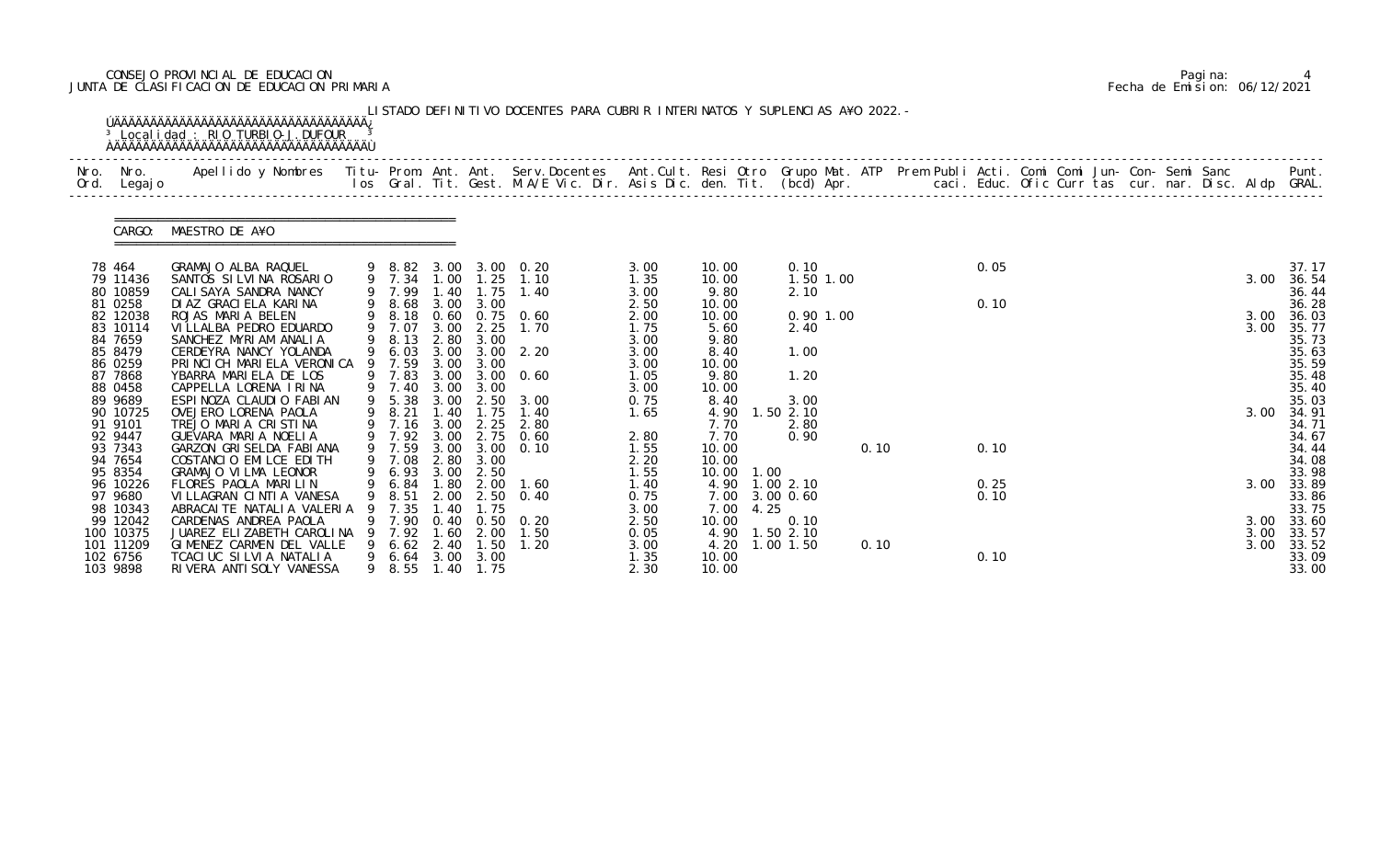# CONSEJO PROVINCIAL DE EDUCACION Pagina: 5 JUNTA DE CLASIFICACION DE EDUCACION PRIMARIA Fecha de Emision: 06/12/2021

| Nro. Nro.<br>Ord. Legajo                                                                                                        | Apellido y Nombres  Titu- Prom. Ant. Ant.  Serv.Docentes  Ant.Cult. Resi Otro  Grupo Mat. ATP  Prem Publi Acti. Comi Comi Jun- Con- Semi Sanc              Punt.<br>Ios Gral. Tit. Gest. M.A/E Vic. Dir. Asis Dic. den. Tit. (bcd                       |   |                                                                                                |                                              |                                                                            |                                                                                |                                                                      |                                                        |           |                                                                                 |      |      |  |      |  |  |  |      |                                                                                             |
|---------------------------------------------------------------------------------------------------------------------------------|---------------------------------------------------------------------------------------------------------------------------------------------------------------------------------------------------------------------------------------------------------|---|------------------------------------------------------------------------------------------------|----------------------------------------------|----------------------------------------------------------------------------|--------------------------------------------------------------------------------|----------------------------------------------------------------------|--------------------------------------------------------|-----------|---------------------------------------------------------------------------------|------|------|--|------|--|--|--|------|---------------------------------------------------------------------------------------------|
| CARGO:                                                                                                                          | MAESTRO DE A¥O                                                                                                                                                                                                                                          |   |                                                                                                |                                              |                                                                            |                                                                                |                                                                      |                                                        |           |                                                                                 |      |      |  |      |  |  |  |      |                                                                                             |
| 104 10922<br>105 12378<br>106 10104<br>107 11190<br>108 9521<br>109 11127                                                       | BARRETO CECILIA<br>ZALAZAR LUCIANA MARIELA<br>MEZA CRUZ HANCHAREK MARIA 9<br>VACAZUR ERIKA DANIELA<br>YEGROS WILMA RUTH<br>MI RANDA ANGELA CECILIA                                                                                                      |   | 9 9.33<br>8.87<br>9 8.78<br>9 7.50<br>9 8.34                                                   | 3.00<br>1.40<br>3.00<br>1.20                 | 3.00 0.50<br>1.50<br>2.00<br>1.25                                          | 9 8.04 1.40 1.50 1.40<br>2.25 0.80<br>0.80<br>1.10<br>1.30                     | 0.10<br>1.35 0.85<br>3.00<br>3.00<br>1.05                            | 4.20<br>4.20<br>4.20<br>4.20                           | 5.60 4.75 | 4.20 1.50 2.10<br>1. 20<br>1.00 1.80<br>1.50<br>3.50 1.40                       |      | 0.10 |  |      |  |  |  | 3.00 | 32.34<br>$\frac{32}{31}$ . 52<br>31. 52<br>31. 48<br>31.30<br>31.24                         |
| 110 11343<br>111 12877<br>112 12362<br>113 9719<br>114 11407<br>115 2TP1023<br>116 11760<br>117 11138<br>118 11105<br>119 11995 | CUELLAR MOISES ESTEBAN<br>PORTUGAL YAMI LA DAI ANA<br>REARTES STEFANIA AILIN<br>SILVA PAULA DEOLINDA<br>CUELLAR MARCELO ADRIAN<br>TABOSSI MARIA ALICIA<br>CASAS NORMA ROSA<br>ORELLANA MARIA EUGENIA<br>AGUI RRE MELI SA YANET<br>BRIZUELA JIMENA PAOLA | 9 | 9 6.97<br>9 8.29<br>9 8.07<br>9 6.91<br>9 7.16<br>9 9.11<br>9 6.75<br>9 8.95<br>9 7.95<br>8.14 | 1.00<br>3.00<br>2.00<br>1.60<br>1.40<br>1.20 | 3.00 1.50<br>2.00 2.75<br>1.25<br>1.50<br>1.50<br>$\overline{.50}$<br>0.75 | 1.20<br>$0.40 \quad 0.50 \quad 0.30$<br>1.20<br>$1.25 \t 0.60$<br>0.30<br>0.50 | 0.25<br>3.00<br>1.50<br>0.45<br>0.20<br>1.95<br>1.35<br>1.30<br>3.00 | 10.00<br>10.00<br>7.00<br>4.20<br>4.20<br>3.50<br>2.80 |           | 3.50 1.00 1.80<br>0.30<br>3.50 3.00 1.80<br>3.50 1.00 0.90<br>1.00 0.30<br>0.60 | 0.90 |      |  |      |  |  |  |      | 3.00 31.22<br>30.29<br>30.07<br>28.11<br>27.91<br>27.91<br>26.95<br>26.60<br>26.25<br>25.99 |
| 120 11109<br>121 11344<br>122 11463<br>123 12458<br>124 12328<br>125 12742<br>126 12740<br>127 12525                            | GOMEZ CECILIA VERONICA<br>ROMERO ELIANA NI COLASA<br>ALVAREZ LEONOR ANGELICA<br>AQUINO ANA SOLEDAD<br>MARIGUIN MARIA JOSE<br>GALLEGO JESSI CA NOEMI<br>ALE GUSTAVO JAVI ER<br>VI LLARREAL CAMARGO DENIS                                                 | 9 | 8.16<br>9 7.89<br>9 7.99<br>$9$ 7.68<br>$9$ 6.39<br>9 7.85<br>9 6.96 0.40<br>9 7.52            | 1.40<br>2.00<br>1.20<br>1.00                 | 1.50<br>1.00<br>1.00                                                       | 0.40<br>0.30<br>0.20 0.50 0.20<br>1.60 0.50 0.10<br>$0.20$ $0.25$ $0.10$       | 1.00<br>0.85<br>1.60<br>0.15<br>3.00<br>2.90                         | 3.50<br>3.50<br>2.80<br>0.70<br>0.70                   | 1.25      | 0.40<br>0.30<br>0.30                                                            |      |      |  | 0.10 |  |  |  | 3.00 | 24.46<br>23.14<br>23.18<br>18.74<br>22.10<br>19.26<br>17.07                                 |

|  | Pagi na: |                              |
|--|----------|------------------------------|
|  |          | Fecha de Emision: 06/12/2021 |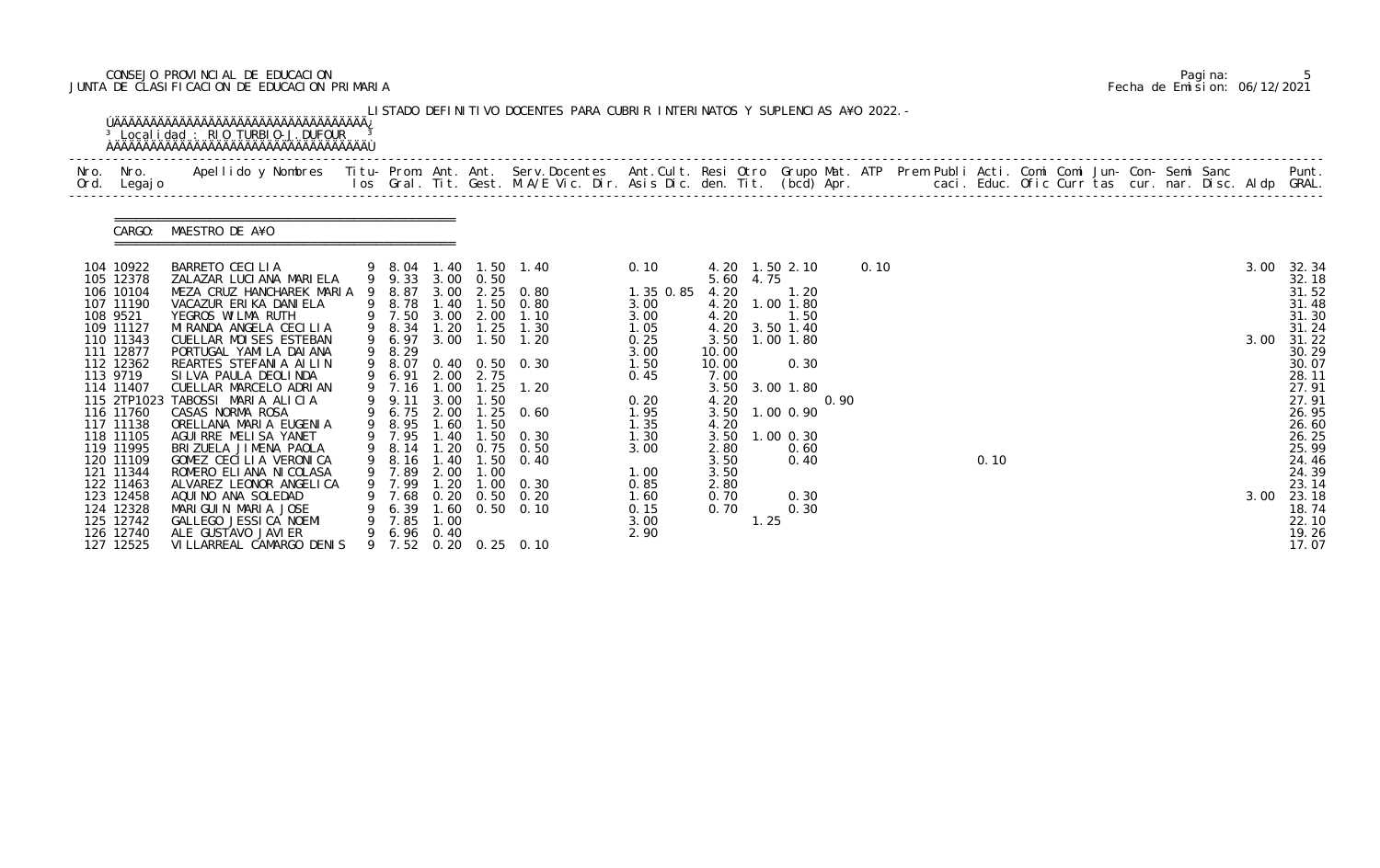# CONSEJO PROVINCIAL DE EDUCACION Pagina: 6 JUNTA DE CLASIFICACION DE EDUCACION PRIMARIA Fecha de Emision: 06/12/2021

| Nro.<br>Ord. | Nro.<br>Legaj o                                                                                                                                                                        | Apellido y Nombres  Titu- Prom. Ant. Ant. Serv.Docentes  Ant.Cult. Resi Otro Grupo Mat. ATP Prem Publi Acti. Comi Comi Jun- Con- Semi Sanc           Punt.<br>Ios Gral. Tit. Gest. M.A/E Vic. Dir. Asis Dic. den. Tit. (bcd) Apr.                                                                                                                                                                                                                 |                                                                                                                                                                                                    |                                                                                                      |                                                                                                                      |                                                                                                                      |                                                                                                                                         |                                                                                                 |                                                                                                                                                                                                              |                                              |                   |                                                              |  |                                                      |                                                      |                                                                                                                                                       |
|--------------|----------------------------------------------------------------------------------------------------------------------------------------------------------------------------------------|---------------------------------------------------------------------------------------------------------------------------------------------------------------------------------------------------------------------------------------------------------------------------------------------------------------------------------------------------------------------------------------------------------------------------------------------------|----------------------------------------------------------------------------------------------------------------------------------------------------------------------------------------------------|------------------------------------------------------------------------------------------------------|----------------------------------------------------------------------------------------------------------------------|----------------------------------------------------------------------------------------------------------------------|-----------------------------------------------------------------------------------------------------------------------------------------|-------------------------------------------------------------------------------------------------|--------------------------------------------------------------------------------------------------------------------------------------------------------------------------------------------------------------|----------------------------------------------|-------------------|--------------------------------------------------------------|--|------------------------------------------------------|------------------------------------------------------|-------------------------------------------------------------------------------------------------------------------------------------------------------|
|              | CARGO:                                                                                                                                                                                 | MAESTRO INTERNADO                                                                                                                                                                                                                                                                                                                                                                                                                                 |                                                                                                                                                                                                    |                                                                                                      |                                                                                                                      |                                                                                                                      |                                                                                                                                         |                                                                                                 |                                                                                                                                                                                                              |                                              |                   |                                                              |  |                                                      |                                                      |                                                                                                                                                       |
|              | 1 10012<br>2 T 68<br>3 T 60<br>4 T 60<br>5 T 60<br>6 T 67<br>7 T 30<br>8 8 5 1 1<br>9 T 30<br>10 10250<br>11 8864<br>12 9048<br>13 9689<br>14 10114<br>15 11209<br>16 9719<br>17 12525 | TINTE MARISEL PASTORA<br>GRENETHIER SILVIA MONICA<br>TOLABA JUAN BENITO<br>ARAVENA NEIVA EDI<br>CHOCOBAR REINA ISABEL<br>PAUCH RAQUEL BEATRIZ<br>GONZALEZ MARIELA A<br>GI LABERT NORMA BEATRIZ<br>OBANDO LI LI ANA CLAUDI A<br>LABAN MARISA ANDREA<br>I BARRA EMILCE SOLEDAD DEL<br>KORZENI ECKI NOEMI ROSA<br>ESPINOZA CLAUDIO FABIAN<br>VI LLALBA PEDRO EDUARDO<br>GIMENEZ CARMEN DEL VALLE<br>SILVA PAULA DEOLINDA<br>VILLARREAL CAMARGO DENIS | 6 7.40<br>$6$ 7.81<br>6 7.09<br>$6\quad 8.22$<br>6 6.70<br>6 6.95<br>66.83<br>6 6.19<br>6 6.97<br>6 9.21<br>6 7.97<br>$6\quad 6.45$<br>$6\quad 5.38$<br>6 7.07<br>66.62<br>6 6.91<br>$6$ 7.52 0.20 | 3.00<br>3.00<br>3.00<br>3.00<br>3.00<br>3.00<br>1.60<br>2.40<br>3.00<br>3.00<br>3.00<br>2.40<br>2.00 | 1. 75<br>3.00 1.75<br>2.75<br>2.50<br>$3.00 \quad 2.25$<br>2.75<br>1.75<br>$3.00 \quad 2.50$<br>2.00<br>1.75<br>1.25 | 2.10<br>3.00<br>3.00<br>3.00<br>3.00<br>3.00<br>3.00<br>3.00<br>3.00<br>1.40<br>1.80<br>3.00<br>1.70<br>0.20<br>0.10 | 3.00<br>3.00<br>3.00<br>3.00 0.10 10.00<br>3.00<br>3.00<br>3.00<br>3.00<br>2.90<br>3.00<br>3.00<br>3.00<br>0.75<br>1.75<br>3.00<br>0.45 | 10.00<br>10.00<br>7.70<br>9.10<br>10.00<br>5.60<br>8.40<br>7.70<br>8.40<br>5.60<br>4.20<br>7.00 | 6.30 15.50 2.70<br>10.00  1.00  3.00<br>3.00<br>3.00<br>1.75 3.00 0.30 0.30<br>3.00 3.00<br>10.00  1.25  3.00<br>3.00<br>1.25 3.00<br>2.00 2.10 1.00<br>$1.25$ $1.20$<br>2.70<br>3.00<br>2.40<br>$1.00$ 0.30 | 0.10<br>0.30<br>0.30<br>0.10<br>0.10<br>0.10 | 0.15              | 0.30<br>0.20<br>0.90<br>0.20<br>0.10<br>0.10<br>0.40<br>0.20 |  | 1.00<br>1.00<br>1.00<br>1.00<br>1.00<br>1.00<br>1.00 | 3.00<br>3.00<br>3.00<br>2.00<br>3.00<br>3.00<br>3.00 | 51.15<br>43.06<br>42.74<br>40.47<br>40.40<br>39.50<br>38.93<br>37.79<br>37.22<br>35.31<br>32.52<br>32.40<br>30.78<br>30.52<br>26.72<br>22.36<br>13.82 |
|              | CARGO:                                                                                                                                                                                 | MAESTRO ESP. EDUC. ARTI STI CA: PLASTI CA                                                                                                                                                                                                                                                                                                                                                                                                         |                                                                                                                                                                                                    |                                                                                                      |                                                                                                                      |                                                                                                                      |                                                                                                                                         |                                                                                                 |                                                                                                                                                                                                              |                                              |                   |                                                              |  |                                                      |                                                      |                                                                                                                                                       |
|              | 1 3944<br>2 6538<br>3 T 54<br>4 T 30                                                                                                                                                   | LUNA FERNANDO ADRIAN<br>CASTRONOVO VERONICA<br>CALERMO CELINA<br>RODRI GUEZ NATACHA NOEMI                                                                                                                                                                                                                                                                                                                                                         | 9 9.27                                                                                                                                                                                             |                                                                                                      |                                                                                                                      | 9 7.00 3.00 3.00 3.00<br>9 8.65 3.00 3.00 3.00<br>9 7.75 3.00 3.00 3.00<br>2.40 2.50 2.40                            | 3.00 0.60 10.00 0.50 3.00 1.00<br>2.45<br>2.60<br>1.05                                                                                  | 10.00<br>10.00                                                                                  | 3.00<br>10.00 3.00 3.00<br>2.10                                                                                                                                                                              |                                              | $0.20 \quad 0.20$ | 0.15<br>0.30                                                 |  | 1.00<br>1.00<br>1.00                                 | 3.00<br>3.00                                         | 3.00 46.50<br>46.25<br>45.65<br>42.72                                                                                                                 |

|  | Pagi na: |                              |
|--|----------|------------------------------|
|  |          | Fecha de Emision: 06/12/2021 |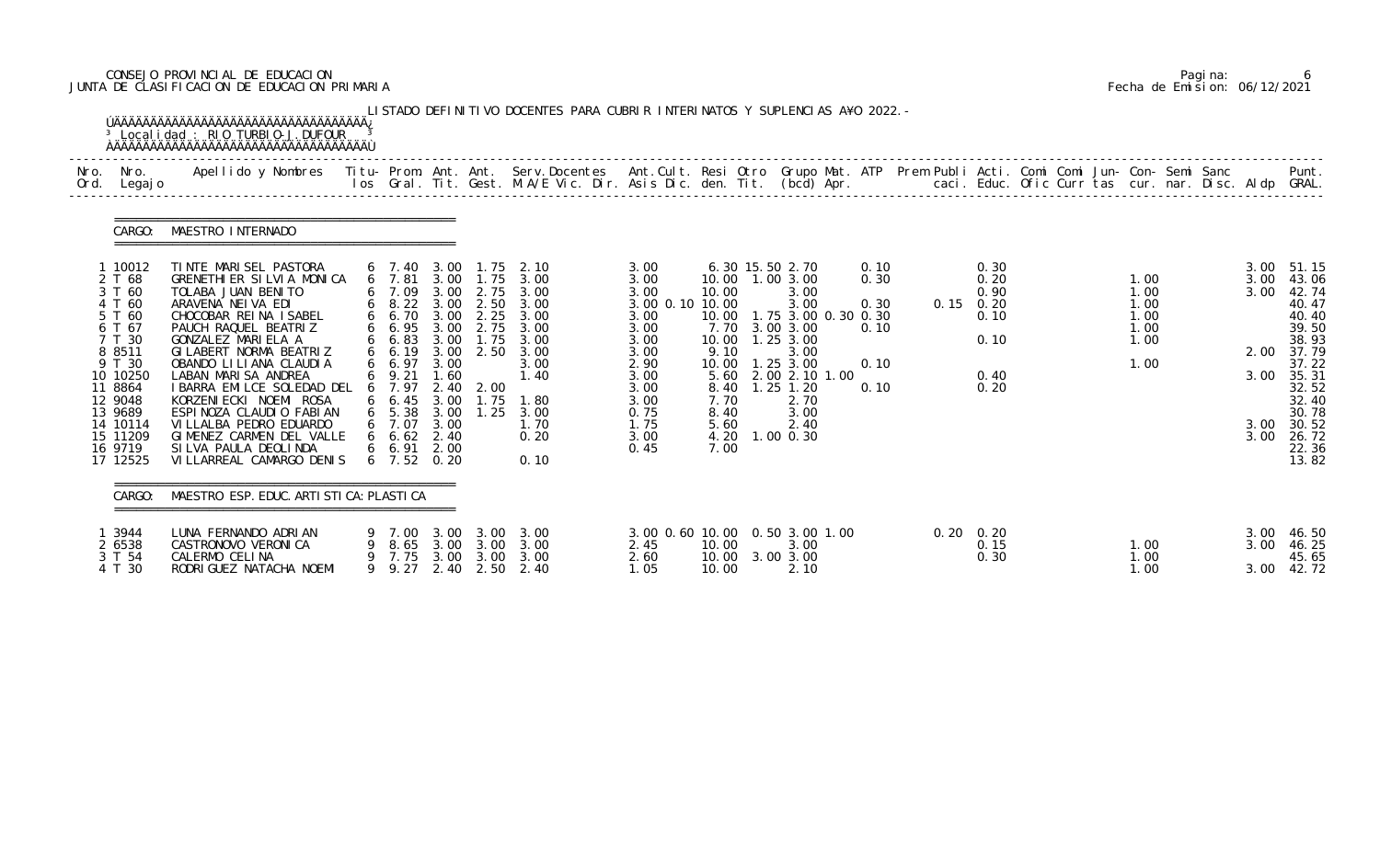# CONSEJO PROVINCIAL DE EDUCACION Pagina: 7 JUNTA DE CLASIFICACION DE EDUCACION PRIMARIA Fecha de Emision: 06/12/2021

| Nro.<br>Ord. | Nro.<br>Legaj o                                                    | Apellido y Nombres - Titu- Prom. Ant. Ant. Serv.Docentes - Ant.Cult. Resi Otro Grupo Mat. ATP Prem Publi Acti. Comi Comi Jun- Con- Semi Sanc - - - Punt.<br>Ios Gral. Tit. Gest. M.A/E Vic. Dir. Asis Dic. den. Tit. (bcd) Apr. - |                                                                                 |              |                                                |                                                                                         |                                              |                                                   |                                                                                                            |  |                                                   |      |                              |                      |                                                                      |
|--------------|--------------------------------------------------------------------|-----------------------------------------------------------------------------------------------------------------------------------------------------------------------------------------------------------------------------------|---------------------------------------------------------------------------------|--------------|------------------------------------------------|-----------------------------------------------------------------------------------------|----------------------------------------------|---------------------------------------------------|------------------------------------------------------------------------------------------------------------|--|---------------------------------------------------|------|------------------------------|----------------------|----------------------------------------------------------------------|
|              | CARGO:                                                             | MAESTRO ESP. EDUC. ARTI STI CA: PLASTI CA                                                                                                                                                                                         |                                                                                 |              |                                                |                                                                                         |                                              |                                                   |                                                                                                            |  |                                                   |      |                              |                      |                                                                      |
|              | 6 6535<br>7 11386<br>8 11356                                       | 5 T 60/32 MATUS MIRIAM ALEJANDRA<br>MATUS CLARA ROSA<br>ESPINOSA SANDRA LILIANA<br>DUARTE CRISTINA PAOLA                                                                                                                          | 9 6.38 3.00 3.00<br>9 7.98                                                      |              |                                                | 9 6.69 3.00 3.00 3.00<br>1.40<br>9 8.66 2.40 1.25 1.10<br>3.00 1.25 0.80                | 3.00<br>3.00<br>3.00                         | 10.00<br>2.80                                     | 10.00  0.50  3.00<br>2.10<br>3.50 3.75 1.30<br>1.20                                                        |  | 0.30<br>0.20                                      | 1.00 |                              |                      | 42.49<br>38.08<br>33.96<br>26.03                                     |
|              | CARGO:                                                             | PES ED. ARTI STI CA: PLASTI CO VI SUAL                                                                                                                                                                                            |                                                                                 |              |                                                |                                                                                         |                                              |                                                   |                                                                                                            |  |                                                   |      |                              |                      |                                                                      |
|              | 3944<br>2 6538<br>3 T 54<br>4 T 30<br>6 6535<br>7 11386<br>8 11356 | LUNA FERNANDO ADRIAN<br>CASTRONOVO VERONI CA<br>CALERMO CELINA<br>RODRI GUEZ NATACHA NOEMI<br>5 T 60/32 MATUS MIRIAM ALEJANDRA<br>MATUS CLARA ROSA<br>ESPINOSA SANDRA LILIANA<br>DUARTE CRISTINA PAOLA                            | 9 7.00<br>9 7.75<br>9 9.27<br>9 6.69<br>6.38 3.00<br>9 8.66 2.40 1.25<br>9 7.98 | 3.00<br>3.00 | 3.00<br>3.00<br>2.40 2.50<br>3.00 3.00<br>3.00 | 3.00<br>9 8.65 3.00 3.00 3.00<br>3.00<br>2.40<br>3.00<br>1.40<br>1.10<br>3.00 1.25 0.80 | 2.45<br>2.60<br>1.05<br>3.00<br>3.00<br>3.00 | 10.00<br>10.00<br>10.00<br>10.00<br>10.00<br>2.80 | 3.00 0.60 10.00 0.50 3.00 1.00<br>3.00<br>3.00 3.00<br>2.10<br>0.50 3.00<br>2.10<br>3.50 3.75 1.30<br>1.20 |  | $0.20 \quad 0.20$<br>0.15<br>0.30<br>0.30<br>0.20 |      | 1.00<br>1.00<br>1.00<br>1.00 | 3.00<br>3.00<br>3.00 | 46.50<br>46.25<br>45.65<br>42.72<br>42.49<br>38.08<br>33.96<br>26.03 |
|              | CARGO:                                                             | MAESTRO ESP. EDUC. ARTI STI CA: MUSI CA                                                                                                                                                                                           |                                                                                 |              |                                                |                                                                                         |                                              |                                                   |                                                                                                            |  |                                                   |      |                              |                      |                                                                      |
|              | 7994<br>3 10213<br>4 12261                                         | 1 T 54/30 RODRIGUEZ HECTOR FABIAN<br>HARO VELASQUEZ RODRIGO<br>CONTRERAS JOSE RODRIGO<br>VELAZCO RODOLFO SEBASTIAN 9                                                                                                              | 9 8.83<br>9 7.61<br>8.27                                                        | 1.60         | $3.00 \quad 3.00$<br>2.00                      | 9 8.44 3.00 3.00 3.00<br>2.20<br>1.60<br>0.40 0.50 0.40                                 | 1.55<br>0.75<br>0.10<br>0.25                 | 10.00<br>10.00<br>10.00<br>1.40                   | 3.00<br>3.00<br>2.40<br>0.60                                                                               |  | 0.65                                              |      | 1.00<br>1.00                 |                      | 42.64<br>39.78<br>35.31<br>20.82                                     |

|  | Pagi na: |                              |
|--|----------|------------------------------|
|  |          | Fecha de Emision: 06/12/2021 |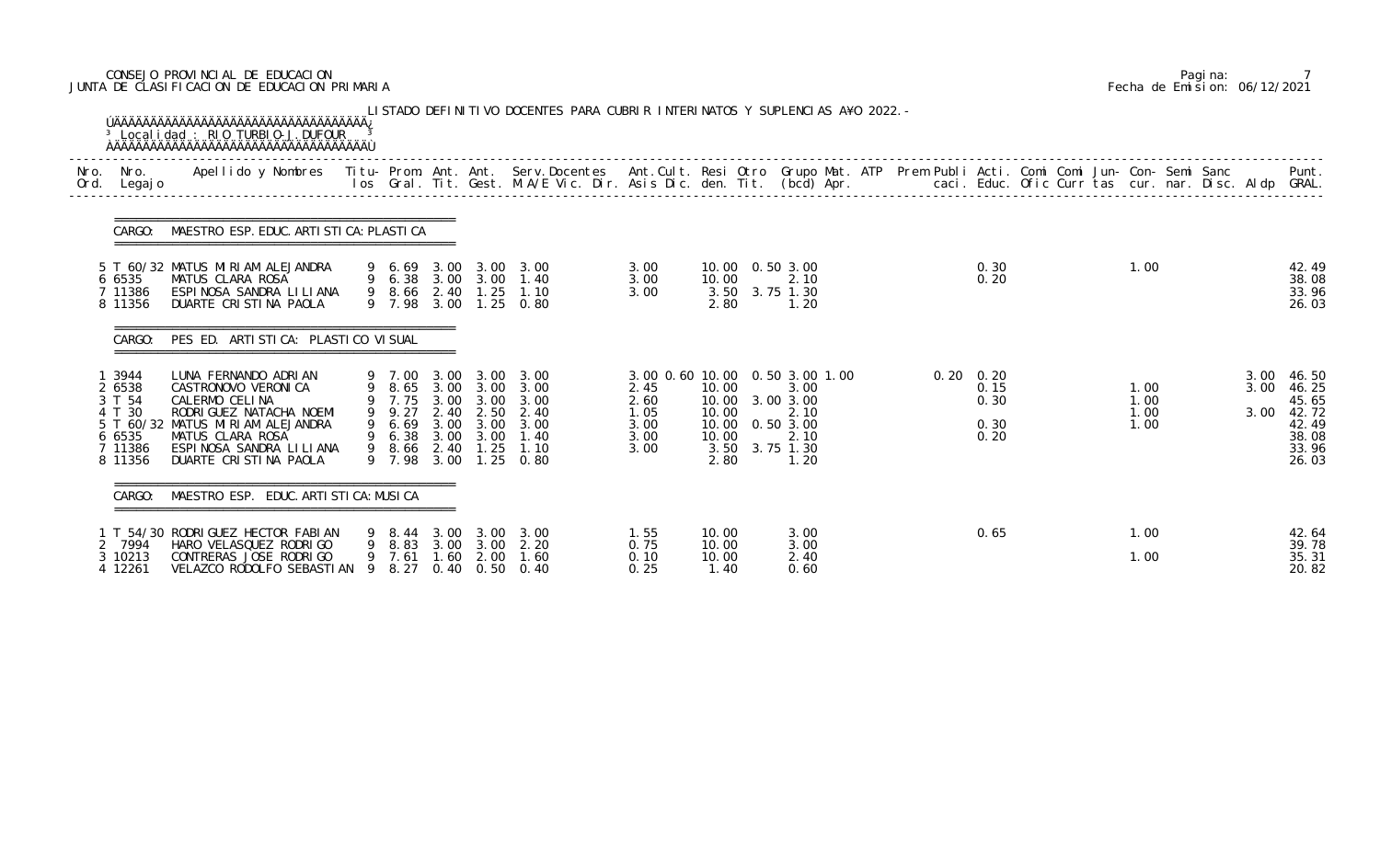# CONSEJO PROVINCIAL DE EDUCACION Pagina: 8 JUNTA DE CLASIFICACION DE EDUCACION PRIMARIA Fecha de Emision: 06/12/2021

| Nro.<br>Ord. | Nro.<br>Legaj o    | Apellido y Nombres  Titu- Prom. Ant. Ant.  Serv.Docentes  Ant.Cult. Resi Otro  Grupo Mat. ATP  Prem Publi Acti. Comi Comi Jun- Con- Semi Sanc              Punt.<br>Ios Gral. Tit. Gest. M.A/E Vic. Dir. Asis Dic. den. Tit. (bcd |             |                   |                                         |              |                |              |      |  |      | Punt.          |
|--------------|--------------------|-----------------------------------------------------------------------------------------------------------------------------------------------------------------------------------------------------------------------------------|-------------|-------------------|-----------------------------------------|--------------|----------------|--------------|------|--|------|----------------|
|              | CARGO:             | MAESTRO ESP. EDUC. ARTI STI CA: MUSI CA                                                                                                                                                                                           |             |                   |                                         |              |                |              |      |  |      |                |
|              | 5 12302            | ALVARADO JORGE RICARDO                                                                                                                                                                                                            | 9           | $0.40\quad 0.50$  |                                         | 0.75         | 10.00          |              |      |  |      | 20.65          |
|              | 6 12708<br>7 10106 | SALTO MIGUEL ANGEL SIMON<br>GALEANO BRUNO EMMANUEL                                                                                                                                                                                | 9 7.71      |                   | 9 7.07 2.00 2.00 0.40                   | 0.15         | 3.50<br>0.70   | 0.60         |      |  |      | 20.21<br>21.92 |
|              | CARGO:             | PES ED. ARTISTICA: MUSICA                                                                                                                                                                                                         |             |                   |                                         |              |                |              |      |  |      |                |
|              |                    | T 54/30 RODRIGUEZ HECTOR FABIAN                                                                                                                                                                                                   |             |                   | 9 8.44 3.00 3.00 3.00                   | 1.55         | 10.00          | 3.00         | 0.65 |  | 1.00 | 42.64          |
|              | 7994<br>3 10213    | HARO VELASQUEZ RODRI GO<br>CONTRERAS JOSE RODRIGO                                                                                                                                                                                 | 9 7.61      |                   | 9 8.83 3.00 3.00 2.20<br>1.60 2.00 1.60 | 0.75<br>0.10 | 10.00<br>10.00 | 3.00<br>2.40 |      |  | 1.00 | 39.78<br>35.31 |
|              | 12261<br>5 12302   | VELAZCO RODOLFO SEBASTIAN 9 8.27<br>ALVARADO JORGE RI CARDO                                                                                                                                                                       |             | $0.40 \quad 0.50$ | 0.40 0.50 0.40                          | 0.25<br>0.75 | 1.40<br>10.00  | 0.60         |      |  |      | 20.82<br>20.65 |
|              | 6 12708<br>7 10106 | SALTO MIGUEL ANGEL SIMON<br>GALEANO BRUNO EMMANUEL                                                                                                                                                                                | 9 7.71      |                   | 9 7.07 2.00 2.00 0.40                   | 0.15         | 3.50<br>0.70   | 0.60         |      |  |      | 20.21<br>21.92 |
|              | CARGO:             | MAESTRO ESP. EDUC. ARTI STI CA: TEATRO                                                                                                                                                                                            |             |                   |                                         |              |                |              |      |  |      |                |
|              | 12829              | GONZALEZ MARA VANESA                                                                                                                                                                                                              | 9 9.38 0.20 |                   |                                         | 0.20         | 10.00          |              |      |  |      | 28.78          |

|  | Pagi na: |                              |
|--|----------|------------------------------|
|  |          | Fecha de Emision: 06/12/2021 |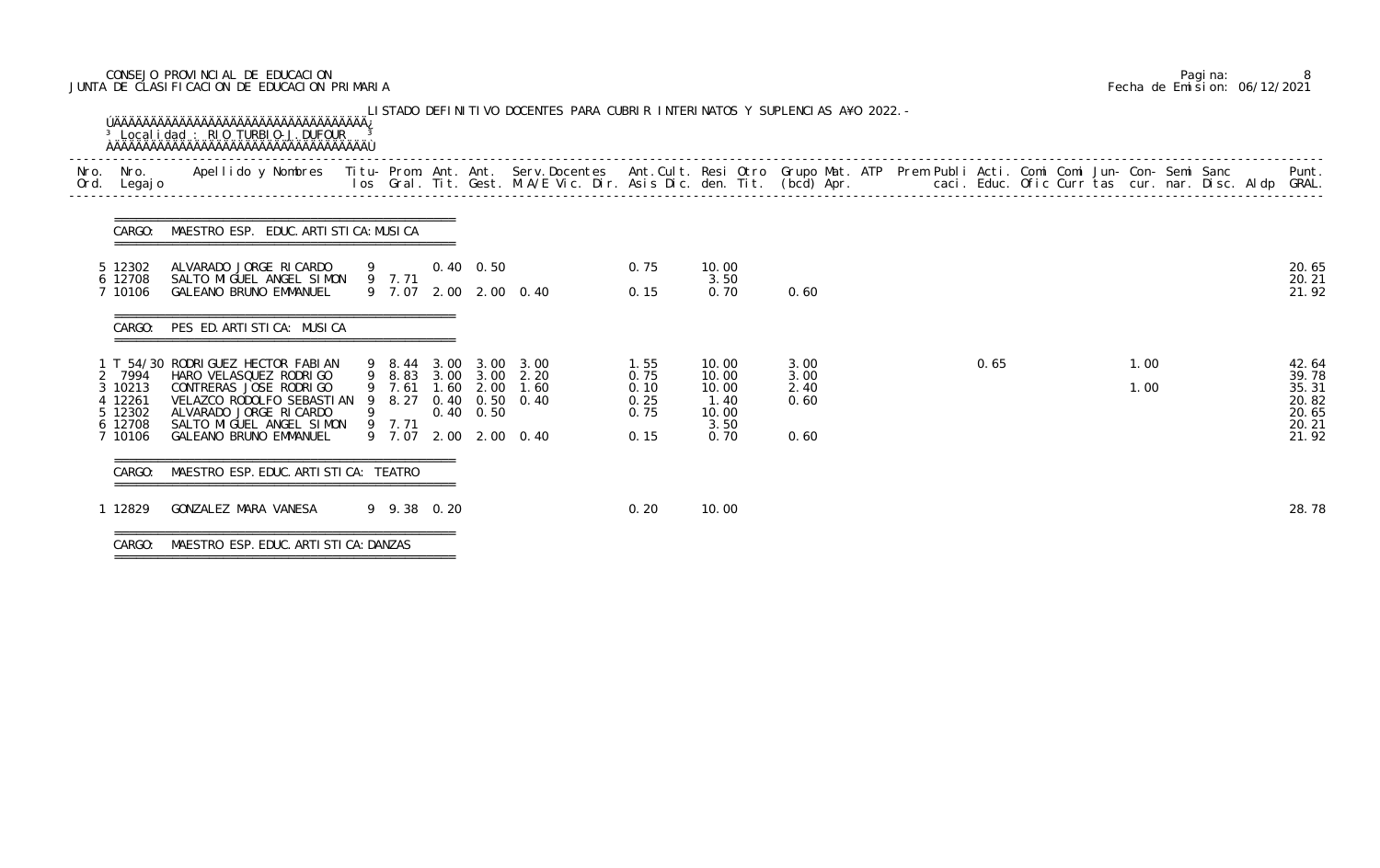# CONSEJO PROVINCIAL DE EDUCACION Pagina: 9 JUNTA DE CLASIFICACION DE EDUCACION PRIMARIA Fecha de Emision: 06/12/2021

|              |                                                                                                                                                                                                                 | <sup>3</sup> Local i dad: RIO TURBIO-J. DUFOUR                                                                                                                                                                                                                                                                                                                                                                                                                                                                          |          |                                                                                                                                                                           |                                                                                                                                              |                                                                                                                                                                             | LISTADO DEFINITIVO DOCENTES PARA CUBRIR INTERINATOS Y SUPLENCIAS A¥O 2022. -                                                                         |                                                                                                                                                                                               |                                                                                                                                                       |      |                                                                                                                                                                               |      |                                                                                                                                                                               |  |                                                                                              |  |                                              |                                                                                                                                                                                  |
|--------------|-----------------------------------------------------------------------------------------------------------------------------------------------------------------------------------------------------------------|-------------------------------------------------------------------------------------------------------------------------------------------------------------------------------------------------------------------------------------------------------------------------------------------------------------------------------------------------------------------------------------------------------------------------------------------------------------------------------------------------------------------------|----------|---------------------------------------------------------------------------------------------------------------------------------------------------------------------------|----------------------------------------------------------------------------------------------------------------------------------------------|-----------------------------------------------------------------------------------------------------------------------------------------------------------------------------|------------------------------------------------------------------------------------------------------------------------------------------------------|-----------------------------------------------------------------------------------------------------------------------------------------------------------------------------------------------|-------------------------------------------------------------------------------------------------------------------------------------------------------|------|-------------------------------------------------------------------------------------------------------------------------------------------------------------------------------|------|-------------------------------------------------------------------------------------------------------------------------------------------------------------------------------|--|----------------------------------------------------------------------------------------------|--|----------------------------------------------|----------------------------------------------------------------------------------------------------------------------------------------------------------------------------------|
| Nro.<br>Ord. | Nro.<br>Legaj o                                                                                                                                                                                                 | Apellido y Nombres  Titu- Prom. Ant. Ant. Serv.Docentes  Ant.Cult. Resi Otro Grupo Mat. ATP Prem Publi Acti. Comi Comi Jun- Con- Semi Sanc         Punt.<br>Ios Gral. Tit. Gest. M.A/E Vic. Dir. Asis Dic. den. Tit. (bcd) Apr.                                                                                                                                                                                                                                                                                         |          |                                                                                                                                                                           |                                                                                                                                              |                                                                                                                                                                             |                                                                                                                                                      |                                                                                                                                                                                               |                                                                                                                                                       |      |                                                                                                                                                                               |      |                                                                                                                                                                               |  |                                                                                              |  |                                              |                                                                                                                                                                                  |
|              | CARGO:                                                                                                                                                                                                          | MAESTRO ESP. EDUC. ARTI STI CA: DANZAS                                                                                                                                                                                                                                                                                                                                                                                                                                                                                  |          |                                                                                                                                                                           |                                                                                                                                              |                                                                                                                                                                             |                                                                                                                                                      |                                                                                                                                                                                               |                                                                                                                                                       |      |                                                                                                                                                                               |      |                                                                                                                                                                               |  |                                                                                              |  |                                              |                                                                                                                                                                                  |
|              | 12426                                                                                                                                                                                                           | GAITAN GISELLA ZULEMA                                                                                                                                                                                                                                                                                                                                                                                                                                                                                                   |          |                                                                                                                                                                           |                                                                                                                                              |                                                                                                                                                                             | 6 7.75 1.00 0.50 0.10                                                                                                                                | 0.50                                                                                                                                                                                          | 10.00                                                                                                                                                 |      |                                                                                                                                                                               |      |                                                                                                                                                                               |  |                                                                                              |  |                                              | 25.85                                                                                                                                                                            |
|              | CARGO:                                                                                                                                                                                                          | MAESTRO ESP. DE EDUCACION FISICA                                                                                                                                                                                                                                                                                                                                                                                                                                                                                        |          |                                                                                                                                                                           |                                                                                                                                              |                                                                                                                                                                             |                                                                                                                                                      |                                                                                                                                                                                               |                                                                                                                                                       |      |                                                                                                                                                                               |      |                                                                                                                                                                               |  |                                                                                              |  |                                              |                                                                                                                                                                                  |
|              | 1 7044<br>2 T 54<br>3 T 54<br>4 T 67<br>5 6835<br>6 7183<br>7 6757<br>8 T 68<br>9 T 68<br>10 T 68<br>11 T 54<br>12 T 30<br>13 5368<br>14 T 30<br>15 5585<br>16 6954<br>17 5364<br>18 0575<br>19 8812<br>20 8148 | BOTTARI HERNAN RODRIGO<br>LACAMOIRE SABRINA BELEN<br>ESEYZA PEDRO LUIS<br>TOLOSA ROSANA NELIDA<br>MERCADO MARIANA ELIZABETH<br>RIVITTI MARIA GABRIELA<br>ARNOLD AMILCAR ADRIAN<br>ESCOBEDO MARIANA<br>RODRI GUEZ DANI ELA ERCI RA<br>CASAS HUMBERTO JAVI ER<br>TRIVIGNO GABRIEL IGNACIO<br>VILTE PETRONA MARIA DEL<br>GELABERT KARINA ALEJANDRA<br>TCACI UC MI GUEL EDUARDO<br>DAVIDOV JOSE GASTON<br>MATUS ROMINA ANALIA<br>GRAMAJO VANESA DEL VALLE<br>ESCOBAR PABLO DANIEL<br>COSTA LUIS ALEJANDRO<br>ELIA JOSE LUIS | - 9<br>9 | 9 8.59<br>9 8.07<br>6.64<br>9 7.41<br>9 7.90<br>9 7.10<br>9 7.64<br>9 8.37<br>9 7.35<br>6.85<br>9 8.52<br>9 5.59<br>6.44<br>6.59<br>7.17<br>8.61<br>8.06<br>6.41<br>7. 76 | 3.00<br>3.00<br>3.00<br>3.00<br>3.00<br>3.00<br>3.00<br>3.00<br>3.00<br>3.00<br>2.40<br>3.00<br>3.00<br>3.00<br>3.00<br>3.00<br>3.00<br>2.40 | 3.00<br>3.00 3.00<br>3.00<br>3.00<br>3.00<br>3.00<br>3.00<br>3.00<br>3.00<br>3.00<br>3.00<br>2.75<br>3.00<br>3.00<br>3.00<br>3.00<br>3.00<br>3.00<br>3.00<br>6.72 3.00 3.00 | 3.00<br>2.40<br>3.00<br>2.80<br>3.00<br>1.80<br>3.00<br>3.00<br>2.20<br>1.40<br>2.40<br>2.00<br>3.00<br>3.00<br>2.00<br>2.00<br>2.10<br>3.00<br>1.70 | 3.00<br>3.00<br>3.00 0.40 10.00<br>3.00<br>1.75<br>3.00<br>1.70<br>3.00<br>1.85<br>3.00<br>2.25<br>3.00<br>3.00<br>2.65<br>3.00<br>2.65<br>3.00<br>3.00<br>3.00 0.10 10.00<br>3.00 1.30 10.00 | 10.00<br>10.00<br>10.00<br>10.00<br>10.00<br>10.00<br>10.00<br>10.00<br>10.00<br>10.00<br>10.00<br>10.00<br>10.00<br>10.00<br>10.00<br>10.00<br>10.00 | 1.50 | 6.50 3.00<br>5.50 3.00<br>1.00 3.00<br>4.00 3.00<br>3.00<br>5.00 2.70<br>3.00<br>3.00<br>3.00<br>2.10<br>3.00<br>3.00<br>3.00<br>3.00<br>3.00<br>3.00<br>3.00<br>3.00<br>2.40 | 0.10 | $0.30 \quad 0.10$<br>0.15<br>$0.15$ 1.40<br>0.05<br>1.95<br>0.90<br>0.90<br>$0.30 \quad 0.20$<br>0.25<br>0.65<br>0.55<br>0.35<br>0.95<br>0.10<br>0.10<br>0.05<br>0.15<br>0.80 |  | 1.00<br>1.00<br>1.00<br>1.00<br>1.00<br>1.00<br>1.00<br>1.00<br>1.00<br>1.00<br>1.00<br>1.00 |  | 3.00<br>2.00<br>3.00<br>3.00<br>3.00<br>3.00 | 50.49<br>48.12<br>47.59<br>46.26<br>45.60<br>45.50<br>44.24<br>43.87<br>43.65<br>43.00<br>42.72<br>42.09<br>41.49<br>41.34<br>41.27<br>41.26<br>41.21<br>40.56<br>39.36<br>38.32 |

|  | Pagi na: |                              |
|--|----------|------------------------------|
|  |          | Fecha de Emision: 06/12/2021 |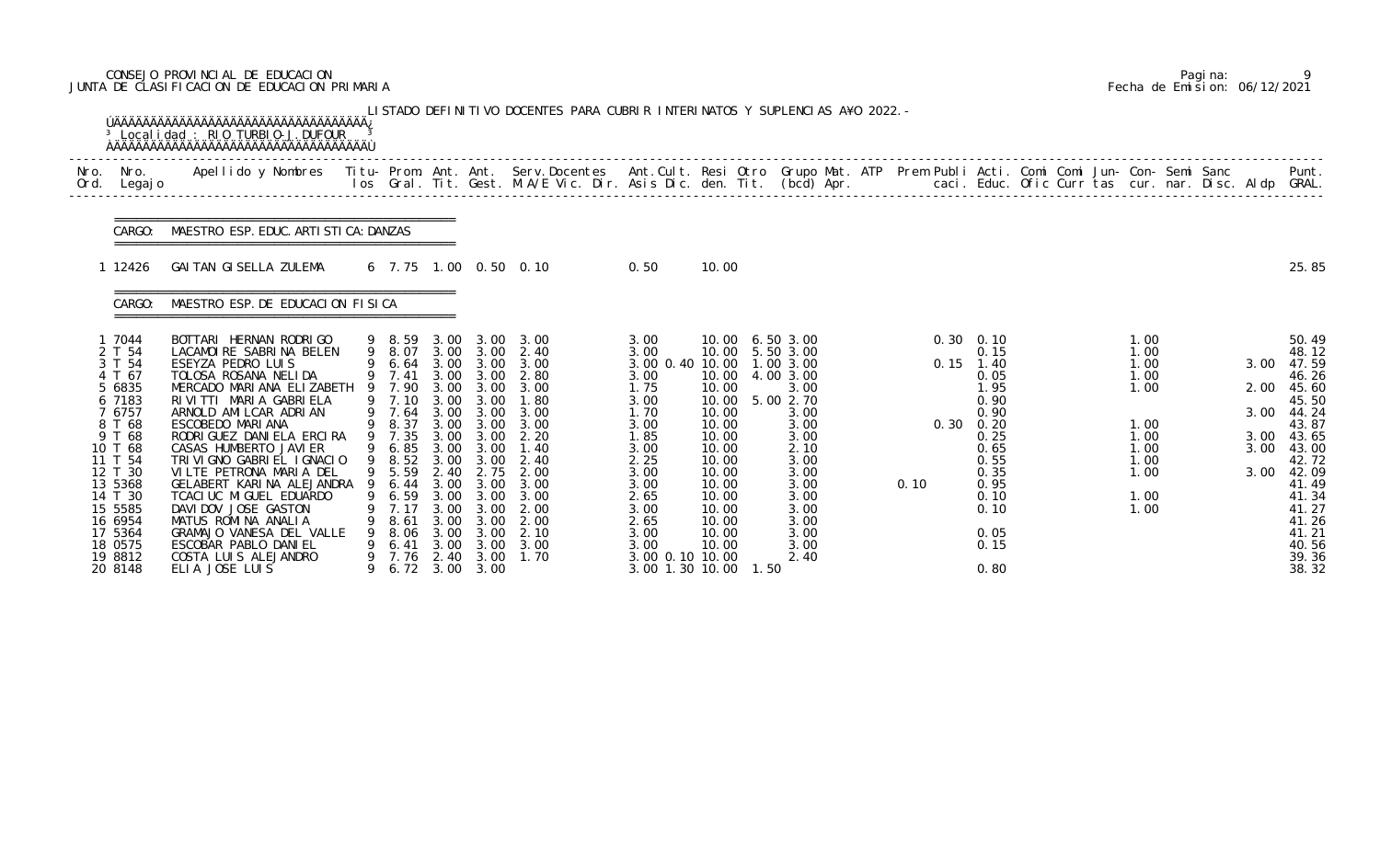# CONSEJO PROVINCIAL DE EDUCACION Pagina: 10 JUNTA DE CLASIFICACION DE EDUCACION PRIMARIA Fecha de Emision: 06/12/2021

| Nro. Nro.<br>Ord. Legajo                                                                                                                                                            | Apellido y Nombres  Titu- Prom. Ant. Ant. Serv.Docentes  Ant.Cult. Resi Otro Grupo Mat. ATP Prem Publi Acti. Comi Comi Jun- Con- Semi Sanc         Punt.<br>Ios Gral. Tit. Gest. M.A/E Vic. Dir. Asis Dic. den. Tit. (bcd) Apr.                                                                                                                                                                                          |   |                                                              |                      |                                                                                                           |                                                                                                                                                                                                                                                                           |                                                                                                                              |                                                                                                                                           |                                                                                              |  |                                      |  |  |      |                                                                                                                                              |
|-------------------------------------------------------------------------------------------------------------------------------------------------------------------------------------|--------------------------------------------------------------------------------------------------------------------------------------------------------------------------------------------------------------------------------------------------------------------------------------------------------------------------------------------------------------------------------------------------------------------------|---|--------------------------------------------------------------|----------------------|-----------------------------------------------------------------------------------------------------------|---------------------------------------------------------------------------------------------------------------------------------------------------------------------------------------------------------------------------------------------------------------------------|------------------------------------------------------------------------------------------------------------------------------|-------------------------------------------------------------------------------------------------------------------------------------------|----------------------------------------------------------------------------------------------|--|--------------------------------------|--|--|------|----------------------------------------------------------------------------------------------------------------------------------------------|
|                                                                                                                                                                                     | CARGO: MAESTRO ESP. DE EDUCACION FISICA                                                                                                                                                                                                                                                                                                                                                                                  |   |                                                              |                      |                                                                                                           |                                                                                                                                                                                                                                                                           |                                                                                                                              |                                                                                                                                           |                                                                                              |  |                                      |  |  |      |                                                                                                                                              |
| 21 6702<br>22 0435<br>23 806<br>24 10056<br>25 9902<br>26 10327<br>27 7783<br>28 8149<br>29 9756<br>30 8365<br>31 11997<br>32 12190<br>33 12245<br>34 10247<br>35 12340<br>36 10251 | ARRUA CARLOS GUSTAVO<br>COLLANTES CARLOS RODOLFO<br>ABI LDGAARD ALFREDO O<br>COLQUE GARCIA GUSTAVO<br>RAMOS LAILA ISAMARA<br>PAEZ MAURICIO GABRIEL<br>ONTIVERO MAURICIO DAVID<br>SOSA ANTONIO ABEL<br>MARTINEZ CARLOS ALBERTO<br>ABRACAI TE GABRI ELA PAOLA<br>CARRI ZO BRUNO EXEQUI EL<br>CARRIZO LUCAS NAHUEL<br>CALPANCHAY PUCA ABIGAIL<br>VI LLAGRAN VANESA SI LVANA<br>RIQUELME WALTER ANDRES<br>CASTRO ALAN FRANCO |   | 9 7.77<br>9 7.47<br>9 7.82                                   | 0.80<br>1.40         | 9 7.40 3.00 3.00<br>9 9.16 1.20 0.75<br>9 7.63 0.60 0.50<br>1.75<br>$1.00 \quad 0.25$<br>9 7.68 1.80 2.00 | 9 8.10 3.00 3.00 1.10<br>9 7.10 3.00 3.00<br>9 7.50 1.80 2.00 1.00<br>9 6.77 1.80 2.00 1.00<br>9 8.22 1.80 1.50 0.20<br>9 5.75 2.80 2.25 0.50<br>$9\quad 7.61\quad 3.00\quad 3.00\quad 0.30$<br>$9\quad 5.35\quad 2.00\quad 2.50$<br>9 8.18 2.40 3.00 0.60<br>$0.75$ 0.20 | 1.60<br>2.30<br>3.00<br>0.45<br>1.25<br>1.90<br>1.95<br>0.10<br>3.00<br>2.60<br>1.45<br>2.20<br>0.65<br>1.60<br>3.00<br>3.00 | 10.00<br>10.00<br>10.00<br>10.00<br>10.00<br>10.00<br>10.00<br>9.10<br>10.00<br>4.20<br>10.00<br>10.00<br>10.00<br>10.00<br>10.00<br>5.60 | 0.80<br>1.00<br>1.50<br>1.50<br>0.30<br>0.60<br>0.30<br>$0.90$ 1.00<br>$0.50$ $0.30$<br>0.90 |  | 0.15<br>0.40<br>0.10<br>0.05<br>0.35 |  |  | 3.00 | 36.75<br>35.80<br>35.40<br>33.35<br>33.32<br>32.92<br>32.85<br>32.46<br>32.20<br>31.88<br>31.56<br>31.52<br>31.38<br>31.22<br>31.07<br>29.98 |
| 37 10829<br>38 12851<br>39 12306<br>40 12821<br>41 12484<br>42 12794<br>43 9988<br>44 11952<br>45 12741<br>46 12732                                                                 | COLQUE CRISTIAN ANDRES<br>ESPINOZA MARIA BELEN<br>MAZA VODANOVIC MACARENA<br>QUI ROGA EVELYN AI LEN<br>MERCADO GASTON PABLO<br>OCHI JOSUE NASIF<br>TOCONAS JOSE ARIEL<br>ROLDAN PABLO HERNAN<br>PE¥AILILLO BARRIA FELIPE<br>NEMEK YESICA ITATI                                                                                                                                                                           | 9 | 9 7.97<br>6.93<br>7.83<br>7.32<br>9 7.42<br>9 7.17<br>9 7.38 | 0.40<br>0.20<br>1.00 | 9 7.58 0.40 0.50<br>7.28 0.20 0.25                                                                        | 9 6.22 1.60 1.75 0.40<br>1.80 2.25 0.40<br>$0.75$ 0.60                                                                                                                                                                                                                    | 0.55<br>0.10<br>1.40<br>0.50<br>3.00<br>1.65<br>0.35                                                                         | 10.00<br>10.00<br>10.00<br>10.00<br>10.00<br>10.00<br>1.40<br>2.80<br>2.10                                                                | 0.60<br>0.60<br>1.00 0.90                                                                    |  |                                      |  |  |      | 29.57<br>27.92<br>27.58<br>27.33<br>27.23<br>27.03<br>25.77<br>25.12<br>18.27<br>16.73                                                       |

|  | Pagi na: | 10                           |
|--|----------|------------------------------|
|  |          | Fecha de Emision: 06/12/2021 |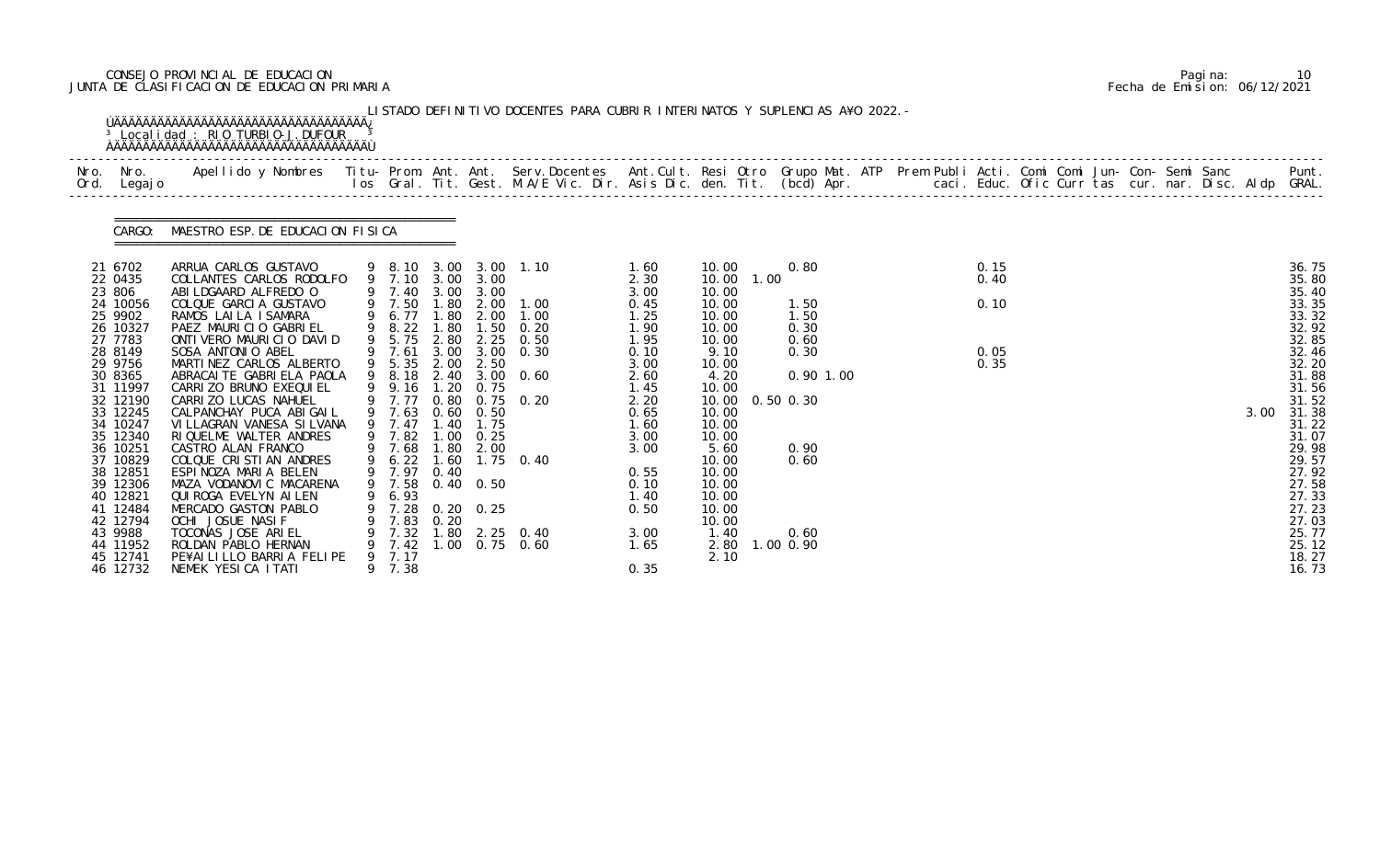# CONSEJO PROVINCIAL DE EDUCACION Pagina: 11 JUNTA DE CLASIFICACION DE EDUCACION PRIMARIA Fecha de Emision: 06/12/2021

| CARGO:                                                                   | MAESTRO ESP. DE EDUCACION FISICA                                                                                                                                                                   |                                                       |                                       |                                                          |                                                                                                                                                    |                                                        |                                                         |                                                           |  |  |  |      |      |                                                             |
|--------------------------------------------------------------------------|----------------------------------------------------------------------------------------------------------------------------------------------------------------------------------------------------|-------------------------------------------------------|---------------------------------------|----------------------------------------------------------|----------------------------------------------------------------------------------------------------------------------------------------------------|--------------------------------------------------------|---------------------------------------------------------|-----------------------------------------------------------|--|--|--|------|------|-------------------------------------------------------------|
| 47 12796                                                                 | PAEZ ANABELLA                                                                                                                                                                                      | 9 5.94 0.20                                           |                                       |                                                          |                                                                                                                                                    | 0.60                                                   |                                                         |                                                           |  |  |  |      |      | 15.74                                                       |
| CARGO:                                                                   | MAESTRO ESPECIAL DE INGLES                                                                                                                                                                         |                                                       |                                       |                                                          |                                                                                                                                                    |                                                        |                                                         |                                                           |  |  |  |      |      |                                                             |
| 10734<br>2 10363<br>3 T60/68<br>4 12319<br>5 12246<br>6 12290<br>7 11663 | CAYO GASPAR HI LDA<br>BARRO LOPEZ ROMINA<br>SANHUESO VERONICA CECILIA 9 6.91 2.00 2.00 2.00<br>BARRIONUEVO PATRICIA<br>CHENKUZ MARCELA SANDRA<br>ALVAREZ DAVID FERNANDO<br>MACHACA VILLEGAS VANINA |                                                       |                                       |                                                          | 9 7.63 1.20 1.75 1.40<br>9 7.72 1.60 2.00 1.50<br>9 8.33 0.40 0.50 1.20<br>9 7.30 0.40 0.50 0.60<br>9 8.97 0.40 0.50 0.30<br>6 5.42 1.00 1.25 0.50 | 3.00<br>1.30<br>0.40<br>0.85<br>1.65<br>1.50<br>2.30   | 10.00<br>6.30<br>6.30<br>10.00<br>10.00<br>0.70<br>2.10 | 1.90<br>1.502.10<br>3.00<br>1.80<br>0.90<br>0.30<br>0.60  |  |  |  | 1.00 | 2.00 | 35.88<br>35.02<br>32.61<br>32.08<br>30.35<br>21.67<br>19.17 |
| CARGO:                                                                   | PES LENGUA EXTRANJERA: INGLES                                                                                                                                                                      |                                                       |                                       |                                                          |                                                                                                                                                    |                                                        |                                                         |                                                           |  |  |  |      |      |                                                             |
| 1 10734<br>2 10363<br>3 T60/68<br>12319<br>12246<br>6 12290<br>7 11663   | CAYO GASPAR HILDA<br>BARRO LOPEZ ROMINA<br>SANHUESO VERONICA CECILIA<br>BARRIONUEVO PATRICIA<br>CHENKUZ MARCELA SANDRA<br>ALVAREZ DAVID FERNANDO<br>MACHACA VILLEGAS VANINA                        | 7.72<br>6.91<br>8.33<br>7.30<br>8.97<br>$6\quad 5.42$ | 1. 60<br>2.00<br>0.40<br>0.40<br>1.00 | 2.00<br>2.00<br>0.50<br>0.50<br>$0.40\quad 0.50$<br>1.25 | 9 7.63 1.20 1.75 1.40<br>1.50<br>2.00<br>1.20<br>0.60<br>0.30<br>0.50                                                                              | 3.00<br>1. 30<br>0.40<br>0.85<br>1. 65<br>1.50<br>2.30 | 10.00<br>6.30<br>6.30<br>10.00<br>10.00<br>0.70<br>2.10 | 1.90<br>1.50 2.10<br>3.00<br>1.80<br>0.90<br>0.30<br>0.60 |  |  |  | 1.00 | 2.00 | 35.88<br>35.02<br>32.61<br>32.08<br>30.35<br>21.67<br>19.17 |

|  | Pagi na: |                              |
|--|----------|------------------------------|
|  |          | Fecha de Emision: 06/12/2021 |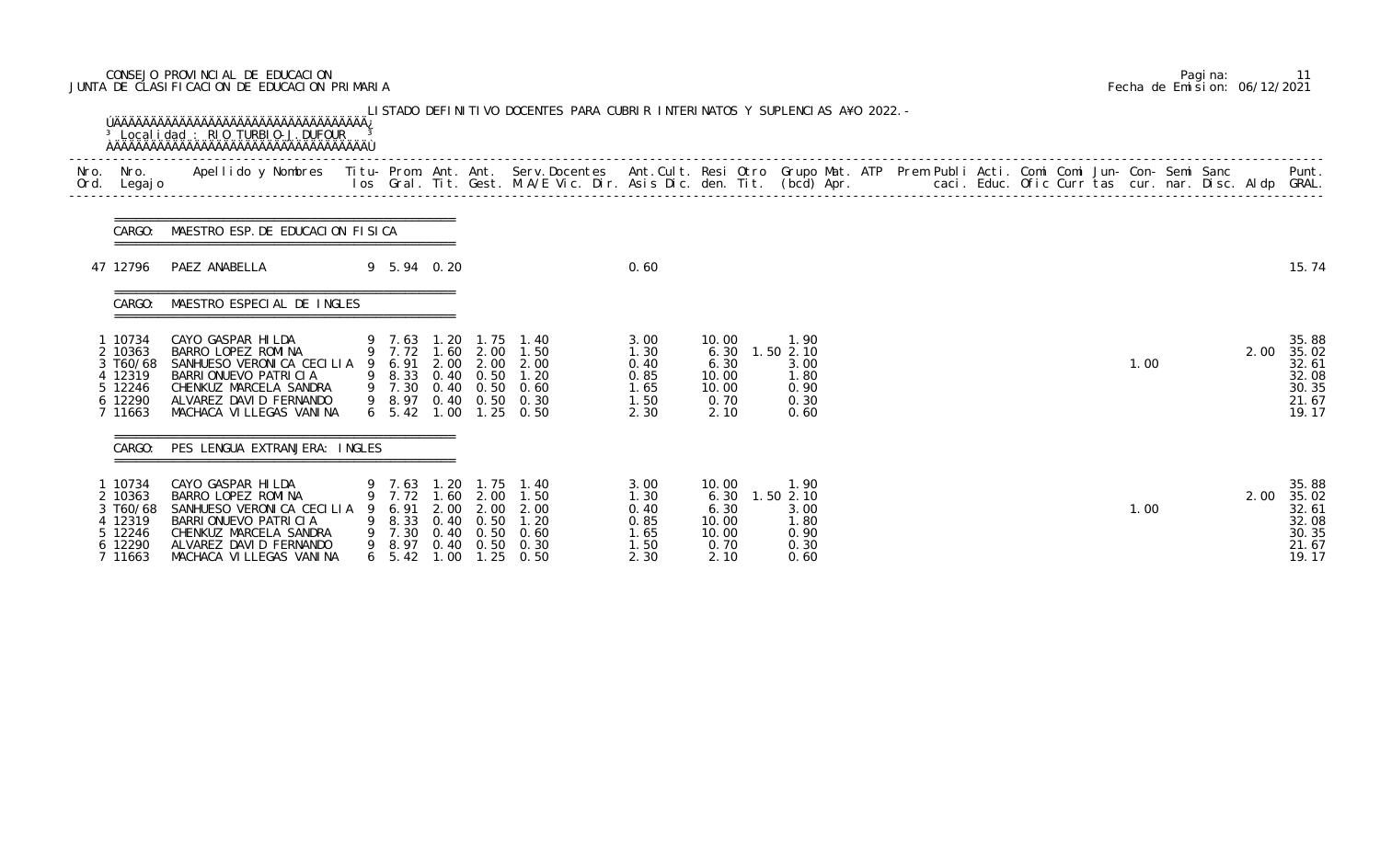# CONSEJO PROVINCIAL DE EDUCACION Pagina: 12 JUNTA DE CLASIFICACION DE EDUCACION PRIMARIA Fecha de Emision: 06/12/2021

| Nro.<br>Ord. | Nro.<br>Legaj o                                   | Apellido y Nombres  Titu- Prom. Ant. Ant. Serv.Docentes  Ant.Cult. Resi Otro Grupo Mat. ATP Prem Publi Acti. Comi Comi Jun- Con- Semi Sanc         Punt.<br>Ios Gral. Tit. Gest. M.A/E Vic. Dir. Asis Dic. den. Tit. (bcd) Apr. |                                                                                                                 |                        |                              |                                                |                                                 |                                                |  |      |  |              |      |                                           |
|--------------|---------------------------------------------------|---------------------------------------------------------------------------------------------------------------------------------------------------------------------------------------------------------------------------------|-----------------------------------------------------------------------------------------------------------------|------------------------|------------------------------|------------------------------------------------|-------------------------------------------------|------------------------------------------------|--|------|--|--------------|------|-------------------------------------------|
|              | CARGO:                                            | PES ED. ARTI STI CA: TEATRO                                                                                                                                                                                                     |                                                                                                                 |                        |                              |                                                |                                                 |                                                |  |      |  |              |      |                                           |
|              | 1 12829                                           | GONZALEZ MARA VANESA                                                                                                                                                                                                            | 9 9.38 0.20                                                                                                     |                        |                              | 0.20                                           | 10.00                                           |                                                |  |      |  |              |      | 28.78                                     |
|              | CARGO:                                            | ASI ST. MEDIOS A/C GAB. DE INFORMATICA                                                                                                                                                                                          |                                                                                                                 |                        |                              |                                                |                                                 |                                                |  |      |  |              |      |                                           |
|              | 6246<br>2 6489<br>3 7347<br>4 10629<br>5 11389    | CABEZAS ANDREA SILVINA<br>ONTI VERO MARI SA ELI SABET<br>CARDOZO ADRIANA NELLY<br>PUJALTE OSCAR DANIEL<br>RODRI GUEZ ERI CA ROXANA                                                                                              | 9 7.42 3.00 3.00<br>9 6.36 3.00 3.00 2.40<br>9 7.79 3.00 3.00<br>6 6.96 1.60 1.50 1.40<br>3 7.74 2.00 1.25 1.10 |                        |                              | 3.00<br>2.05<br>0.25<br>0.15 0.30 4.90<br>0.25 | 10.00 7.75<br>10.00<br>10.00<br>10.00 2.00 1.20 | 3.00<br>2.10                                   |  |      |  |              |      | 43.17<br>38.81<br>33.04<br>24.91<br>28.54 |
|              | CARGO:                                            | PES EDUCACION TECNOLOGICA                                                                                                                                                                                                       |                                                                                                                 |                        |                              |                                                |                                                 |                                                |  |      |  |              |      |                                           |
|              | 1 T 60<br>2 6991<br>3 10853<br>4 10852<br>5 11505 | QUINTERO SILVANA VALERIA<br>OTTI NO GRACI ELA ELVIRA<br>ANDRADA EMMA DEL VALLE<br>CHACOMA RAMON ANDRES<br>MI RANDA ALEJANDRA EDI TH                                                                                             | 9 7.30 2.40 2.00 1.60<br>9 7.36 3.00 1.75<br>9 7.29<br>9 7.28 3.00 1.75<br>9 7.29                               | 2.80 1.25<br>1.80 1.25 | 2.20<br>2.60<br>1.60<br>0.60 | 3.00<br>0.45                                   | 6.30<br>9.10<br>8.40<br>5.60<br>2.80            | 2.40 1.00<br>2.80<br>3.00<br>2.40<br>1.00 0.60 |  | 0.10 |  | 1.00<br>1.00 | 3.00 | 39.00<br>36.21<br>34.34<br>30.63<br>24.89 |

===============================================

|  | Pagi na: |                              |
|--|----------|------------------------------|
|  |          | Fecha de Emision: 06/12/2021 |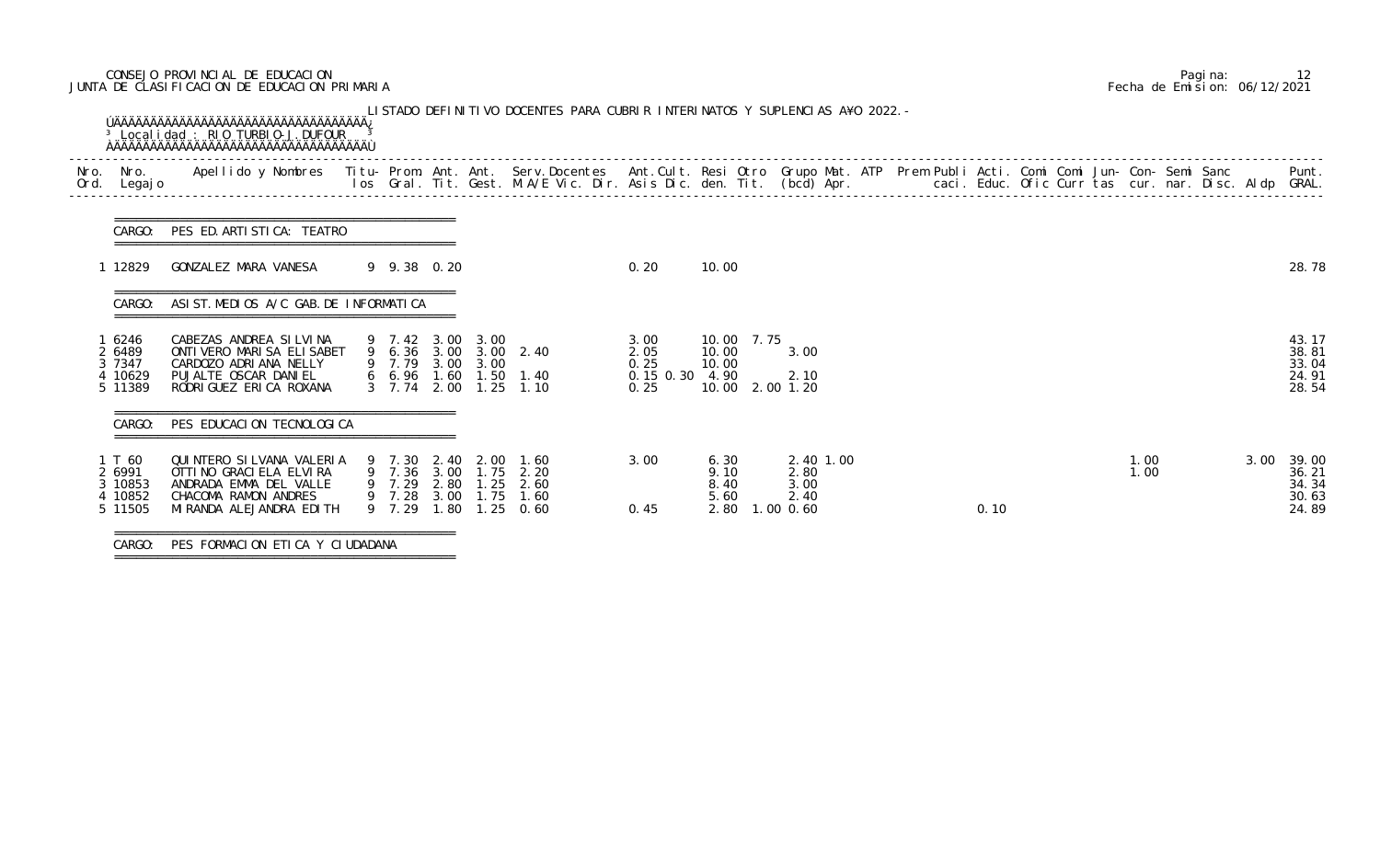# CONSEJO PROVINCIAL DE EDUCACION Pagina: 13 JUNTA DE CLASIFICACION DE EDUCACION PRIMARIA Fecha de Emision: 06/12/2021

|              |                    | <sup>3</sup> Local i dad: RIO TURBIO-J. DUFOUR                                                                                                                                                                                    |                       |       |                   | LISTADO DEFINITIVO DOCENTES PARA CUBRIR INTERINATOS Y SUPLENCIAS A¥O 2022. – |              |              |      |                   |      |  |      |  |      |  |      |                |
|--------------|--------------------|-----------------------------------------------------------------------------------------------------------------------------------------------------------------------------------------------------------------------------------|-----------------------|-------|-------------------|------------------------------------------------------------------------------|--------------|--------------|------|-------------------|------|--|------|--|------|--|------|----------------|
| Nro.<br>Ord. | Nro.<br>Legaj o    | Apellido y Nombres - Titu- Prom. Ant. Ant. Serv.Docentes - Ant.Cult. Resi Otro Grupo Mat. ATP Prem Publi Acti. Comi Comi Jun- Con- Semi Sanc - - - Punt.<br>Ios Gral. Tit. Gest. M.A/E Vic. Dir. Asis Dic. den. Tit. (bcd) Apr. - |                       |       |                   |                                                                              |              |              |      |                   |      |  |      |  |      |  |      |                |
|              | CARGO:             | PES FORMACION ETICA Y CIUDADANA                                                                                                                                                                                                   |                       |       |                   |                                                                              |              |              |      |                   |      |  |      |  |      |  |      |                |
|              |                    |                                                                                                                                                                                                                                   |                       |       |                   |                                                                              |              |              |      |                   |      |  |      |  |      |  |      |                |
|              | 6246<br>2 10567    | CABEZAS ANDREA SILVINA<br>CASTILLO LORENA YESICA                                                                                                                                                                                  | 9 7.90 3.00           |       | 2.00              | 9 7.80 2.00 2.00 2.00                                                        | 3.00<br>2.35 | 10.00        | 7.75 | 10.00  1.25  3.00 | 0.10 |  |      |  |      |  | 3.00 | 42.65<br>42.50 |
|              | 3 7653             | BAI GORRI A FLAVI A DEL                                                                                                                                                                                                           |                       |       |                   | 9 9.06 3.00 1.25 1.20                                                        | 3.00         | 10.00        |      | 3.00 2.10         |      |  |      |  |      |  |      | 41.61          |
|              |                    | 4 T 60/30 GUTI ERREZ ELI SA DANI ELA                                                                                                                                                                                              | 9 6.20                | 2.80  |                   | $1.75$ $2.40$                                                                |              | 9.80         |      | 3.00              |      |  |      |  | 1.00 |  |      | 35.95          |
|              | 5 7665             | RUIZ GABRIEL FERNANDO                                                                                                                                                                                                             | 9 6.77 3.00           |       |                   |                                                                              | 1.40         | 10.00        |      |                   |      |  |      |  |      |  |      | 30.17          |
|              | 6 11650<br>7 12572 | ESPINDOLA CECILIA<br>QUI SPE CAROLINA                                                                                                                                                                                             | 9 8.25<br>9 8.10 1.20 | 1. 20 | 0.25              | $1.25$ $1.00$                                                                | 0.55         | 3.50<br>0.70 |      | 1.50              |      |  |      |  |      |  | 3.00 | 29.25<br>22.25 |
|              | 8 12571            | SALATIC CLAUDIA MARIELA                                                                                                                                                                                                           | 9 7.79 2.00           |       | 0. 25             |                                                                              | 3.00<br>0.90 | 0.70         |      |                   |      |  | 0.45 |  |      |  |      | 21.09          |
|              | 9 12299            | ZAMUDIO ANDREA MAKARENA                                                                                                                                                                                                           | 9 8.14                |       | $0.60 \quad 0.50$ |                                                                              | 0.90         | 0.70         |      |                   |      |  |      |  |      |  |      | 19.84          |
|              | 10 12865           | MONTI EL ANTONELLA                                                                                                                                                                                                                | 9 8.82                |       |                   |                                                                              |              |              |      |                   |      |  |      |  |      |  |      | 17.82          |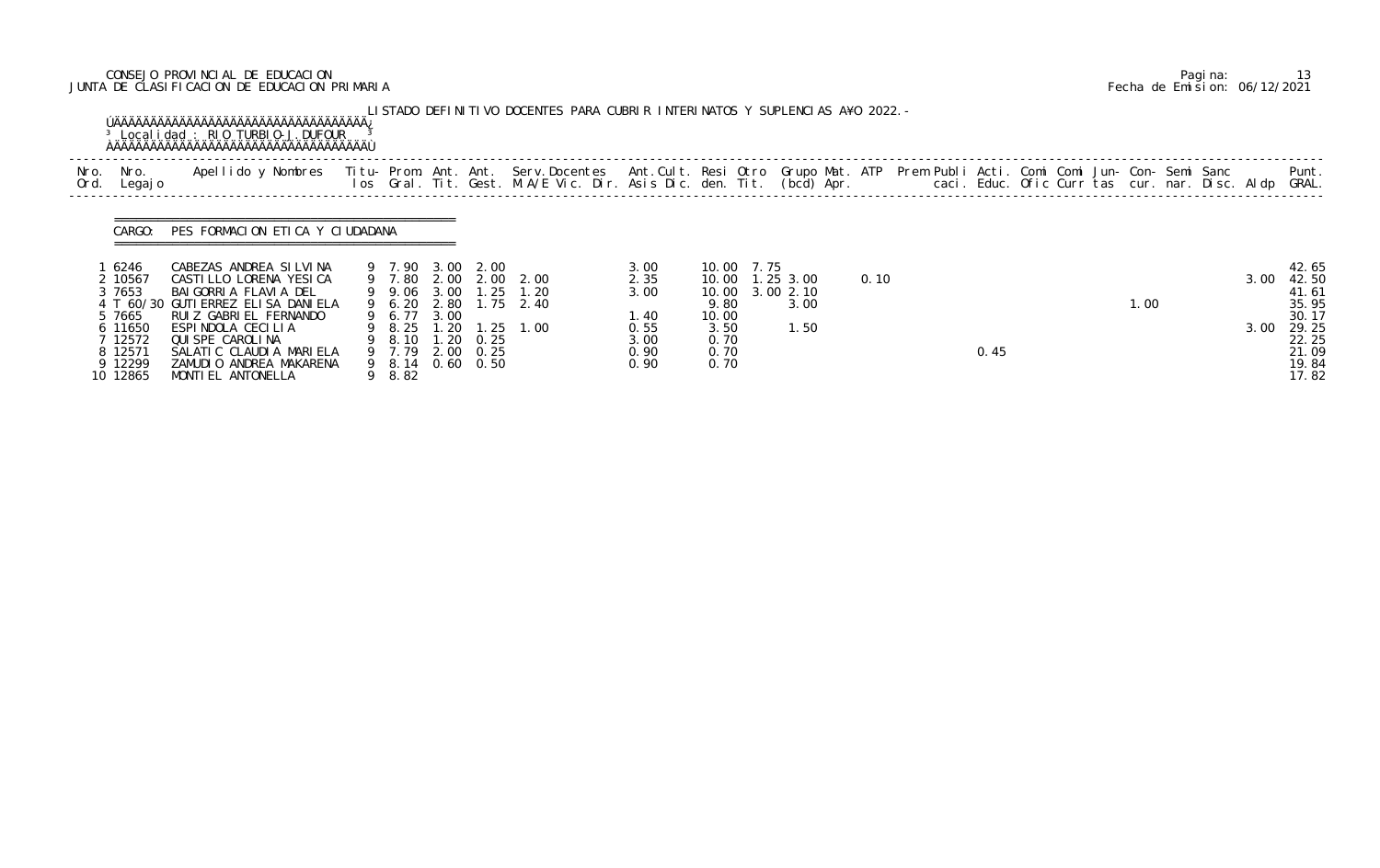# CONSEJO PROVINCIAL DE EDUCACION Pagina: 14 JUNTA DE CLASIFICACION DE EDUCACION PRIMARIA Fecha de Emision: 06/12/2021

|                                                                                                                                                                                                                                                           |                 | <sup>3</sup> Local i dad: RIO TURBIO-J. DUFOUR                                                                                                                                                                                                                                                                                                                                                                                                                                                                                                                                                            |                                                                                                                                                                                                                    |                                                                                                                                                                              |                                                                                                                                                                               | LISTADO DEFINITIVO DOCENTES PARA CUBRIR INTERINATOS Y SUPLENCIAS A¥O 2022. -                                                                                                                                     |                                                                                                                                                                                                                                                                             |                                                                                                                                              |                                                                                                                                                                                                                                                                                            |                                                                                                      |      |                                                                                                                                                      |  |                                                                                                                                                                      |               |                                                                                                                                              |                                                                                                                                                                                                                      |
|-----------------------------------------------------------------------------------------------------------------------------------------------------------------------------------------------------------------------------------------------------------|-----------------|-----------------------------------------------------------------------------------------------------------------------------------------------------------------------------------------------------------------------------------------------------------------------------------------------------------------------------------------------------------------------------------------------------------------------------------------------------------------------------------------------------------------------------------------------------------------------------------------------------------|--------------------------------------------------------------------------------------------------------------------------------------------------------------------------------------------------------------------|------------------------------------------------------------------------------------------------------------------------------------------------------------------------------|-------------------------------------------------------------------------------------------------------------------------------------------------------------------------------|------------------------------------------------------------------------------------------------------------------------------------------------------------------------------------------------------------------|-----------------------------------------------------------------------------------------------------------------------------------------------------------------------------------------------------------------------------------------------------------------------------|----------------------------------------------------------------------------------------------------------------------------------------------|--------------------------------------------------------------------------------------------------------------------------------------------------------------------------------------------------------------------------------------------------------------------------------------------|------------------------------------------------------------------------------------------------------|------|------------------------------------------------------------------------------------------------------------------------------------------------------|--|----------------------------------------------------------------------------------------------------------------------------------------------------------------------|---------------|----------------------------------------------------------------------------------------------------------------------------------------------|----------------------------------------------------------------------------------------------------------------------------------------------------------------------------------------------------------------------|
| Nro.<br>Ord.                                                                                                                                                                                                                                              | Nro.<br>Legaj o | Apellido y Nombres - Titu- Prom. Ant. Ant. Serv.Docentes - Ant.Cult. Resi Otro Grupo Mat. ATP - Prem Publi Acti. Comi Comi Jun- Con- Semi Sanc - Semi Sanc - Semi Sanc - Ios Gral. Tit. Gest. M.A/E Vic. Dir. Asis Dic. den. T                                                                                                                                                                                                                                                                                                                                                                            |                                                                                                                                                                                                                    |                                                                                                                                                                              |                                                                                                                                                                               |                                                                                                                                                                                                                  |                                                                                                                                                                                                                                                                             |                                                                                                                                              |                                                                                                                                                                                                                                                                                            |                                                                                                      |      |                                                                                                                                                      |  |                                                                                                                                                                      |               |                                                                                                                                              | Punt.<br>caci. Educ. Ofic Curr tas cur. nar. Disc. Aldp GRAL.                                                                                                                                                        |
| Modal i dad: ADULTOS                                                                                                                                                                                                                                      |                 |                                                                                                                                                                                                                                                                                                                                                                                                                                                                                                                                                                                                           |                                                                                                                                                                                                                    |                                                                                                                                                                              |                                                                                                                                                                               |                                                                                                                                                                                                                  |                                                                                                                                                                                                                                                                             |                                                                                                                                              |                                                                                                                                                                                                                                                                                            |                                                                                                      |      |                                                                                                                                                      |  |                                                                                                                                                                      |               |                                                                                                                                              |                                                                                                                                                                                                                      |
|                                                                                                                                                                                                                                                           | CARGO:          | MAESTRO DE SECCION ADULTOS                                                                                                                                                                                                                                                                                                                                                                                                                                                                                                                                                                                |                                                                                                                                                                                                                    |                                                                                                                                                                              |                                                                                                                                                                               |                                                                                                                                                                                                                  |                                                                                                                                                                                                                                                                             |                                                                                                                                              |                                                                                                                                                                                                                                                                                            |                                                                                                      |      |                                                                                                                                                      |  |                                                                                                                                                                      |               |                                                                                                                                              |                                                                                                                                                                                                                      |
| 10012<br>2 T 30<br>3 T 30<br>T 68<br>5 T 54<br>6 T 60<br>7 T 68<br>8 T 68<br>9 T 54<br>10 T 68<br>11 T 68<br>12 T 68<br>13 7564<br>14 T 60<br>15 T 60<br>16 T 54<br>17 T 60<br>18 T 54<br>19 T 30<br>20 T 54<br>21 T 30<br>22 T 60<br>23 TAD 3<br>24 T 54 |                 | TINTE MARISEL PASTORA<br>GAI TAN CECILIA MIRNA<br>I BARRA MARIA JOSE<br>PAVEZ VERONICA GLADYS<br>MORALES SANDRA MABEL<br>ALVAREZ MARISA ESTELA<br>GRENETHIER SILVIA MONICA<br>MARTINEZ MIRIAN MABEL<br>AVI LA CLAUDI A CATALI NA<br>MOLINA SANDRA KARINA<br>CAPPELLA LILIANA ROSINA<br>DIRIE ELBA BEATRIZ<br>GALLARDO VALERIA SOLEDAD<br>BANDA MARIA BARBARITA<br>TOLABA JUAN BENITO<br>FLORES MONICA ALEJANDRA<br>LUJAN DELIA SIMONA<br>YANCE LUIS ALEJANDRO<br>MORALES OLGA SUSANA<br>VARAS MIRIAM MERCEDES<br>SOSA ZULMA ESTER<br>MAICHIL VERONICA DEL C<br>BALDERRAMA FAVI ANA<br>RODRIGUEZ ANA MARIA | 9 7.40<br>9 7.46<br>7.81<br>9 7.30<br>9 7.50<br>9 6.90<br>7.81<br>7.62<br>9 7.89<br>9 7.85<br>8.23<br>8.24<br>9 7.27<br>7.40<br>9 7.09<br>9 8.63<br>6.98<br>9 7.50<br>7.44<br>8.09<br>6.50<br>6.54<br>6.70<br>7.23 | 3.00<br>3.00<br>3.00<br>3.00<br>3.00<br>3.00<br>3.00<br>3.00<br>3.00<br>3.00<br>3.00<br>3.00<br>3.00<br>3.00<br>3.00<br>3.00<br>3.00<br>3.00<br>3.00<br>3.00<br>3.00<br>3.00 | 2. 25<br>3.00<br>3.00<br>3.00<br>3.00<br>3.00<br>3.00<br>3.00<br>3.00<br>3.00<br>3.00<br>3.00<br>2.25<br>3.00<br>3.00<br>3.00<br>2.50<br>2.25<br>2.75<br>3.00<br>3.00<br>3.00 | 2.40<br>1.60<br>2.60<br>3.00<br>3.00<br>3.00<br>3.00<br>2.50<br>3.00<br>3.00<br>3.00<br>3.00<br>1.90<br>3.00<br>2.60<br>3.00<br>2.40<br>3.00 3.00 3.00<br>1.60<br>2.20<br>3.00<br>3.00<br>2.80<br>3.00 3.00 3.00 | 3.00<br>3.00 1.00 10.00 6.00 2.40<br>3.00<br>3.00 0.05 10.00 1.00 3.00 1.00 0.20<br>3.00<br>3.00<br>3.00<br>3.00<br>3.00<br>3.00<br>3.00 0.20 10.00<br>3.00<br>3.00<br>3.00<br>3.00<br>3.00<br>3.00<br>3.00 0.60 10.00<br>3.00<br>3.00<br>3.00<br>3.00<br>3.00 3.00<br>3.00 | 10.00<br>10.00<br>10.00<br>10.00<br>10.00<br>10.00<br>10.00<br>10.00<br>10.00<br>10.00<br>10.00<br>10.00<br>10.00<br>10.00<br>10.00<br>10.00 | 6.30 15.50 2.80<br>10.00 2.50 3.00 0.60<br>2.25 3.00<br>10.00 5.25 3.00<br>10.00  1.00  3.00<br>0.50 3.00<br>4.00 3.00 0.40<br>1.003.00<br>1.00 3.00<br>3.00<br>3.50 2.70<br>3.00<br>3.00<br>1.50 3.00<br>1.25 3.00<br>1.25 3.00<br>2.25 2.40<br>3.00<br>3.00<br>3.00 3.00<br>3.00<br>3.00 | 0.10<br>0.20<br>0.20<br>0.50<br>0.30<br>0.20<br>0.10<br>0.30<br>0.30<br>0.30<br>0.20<br>0.10<br>0.10 | 0.15 | 0.30<br>0.60<br>0.15<br>0.20<br>0.40<br>1.65<br>0.10<br>0.25<br>0.10<br>0.10<br>0.10<br>0.90<br>0.10<br>0.10<br>0.45<br>0.10<br>0.05<br>0.10<br>0.15 |  | 1.00<br>1.00<br>1.00<br>1.00<br>1.00<br>1.00<br>1.00<br>1.00<br>1.00<br>1.00<br>1.00<br>1.00<br>1.00<br>1.00<br>1.00<br>1.00<br>1.00<br>1.00<br>1.00<br>1.00<br>1.00 | $1.00$ $0.10$ | 3.00<br>3.00<br>3.00<br>3.00<br>3.00<br>3.00<br>3.00<br>3.00<br>2.00<br>3.00<br>3.00<br>3.00<br>3.00<br>3.00<br>3.00<br>3.00<br>3.00<br>2.00 | 55.05<br>50.76<br>48.51<br>48.15<br>48.10<br>47.85<br>47.51<br>47.42<br>47.39<br>47.30<br>46.63<br>46.34<br>45.92<br>45.80<br>45.59<br>45.23<br>45.23<br>45.10<br>45.04<br>45.04<br>44.75<br>44.74<br>44.50<br>44.48 |

|  | Pagi na: |                              |
|--|----------|------------------------------|
|  |          | Fecha de Emision: 06/12/2021 |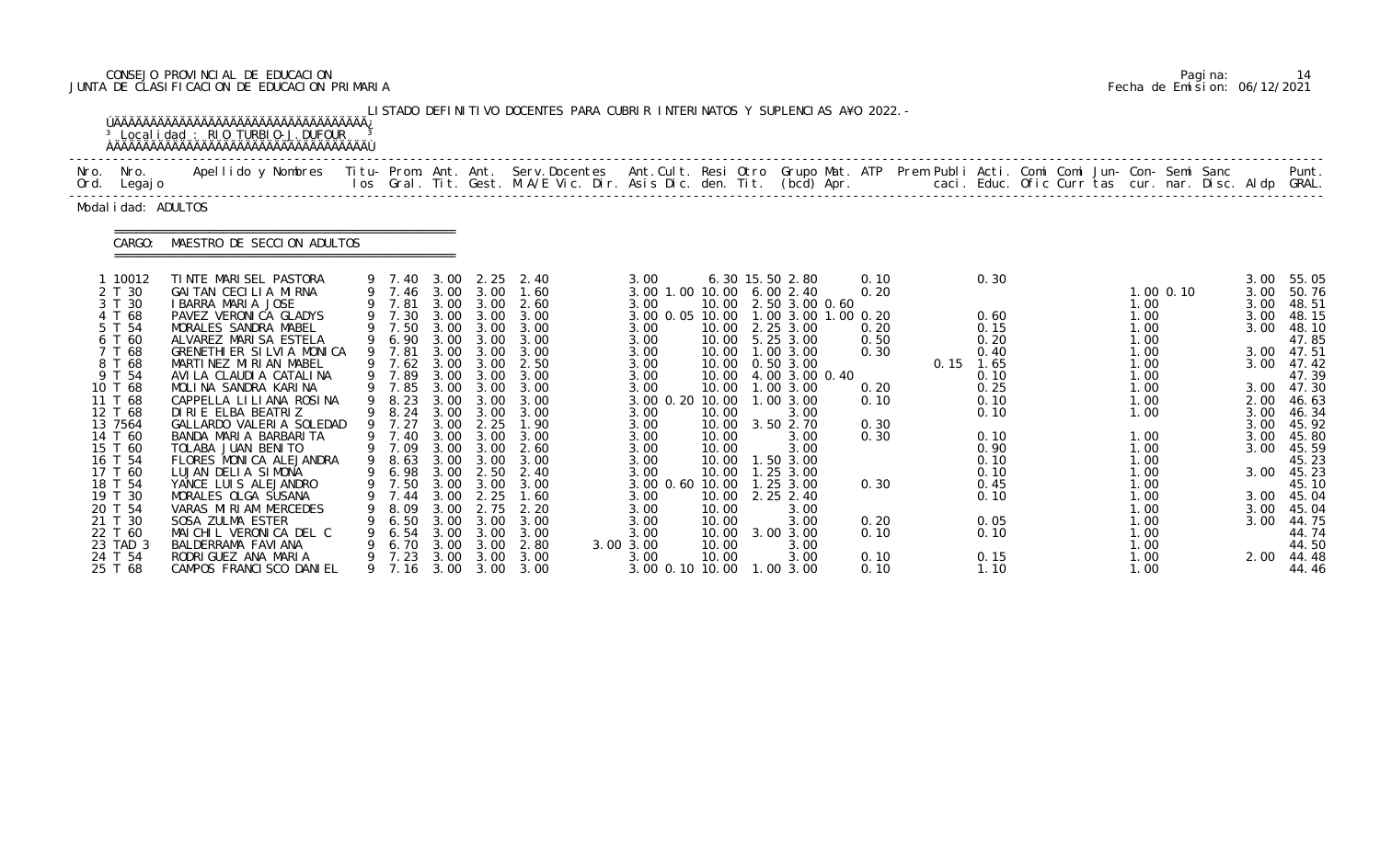# CONSEJO PROVINCIAL DE EDUCACION Pagina: 15 JUNTA DE CLASIFICACION DE EDUCACION PRIMARIA Fecha de Emision: 06/12/2021

|              |                     | <u>ÚÄÄÄÄÄÄÄÄÄÄÄÄÄÄÄÄÄÄÄÄÄÄÄÄÄÄÄÄÄÄÄÄÄÄÄ</u><br><sup>3</sup> Local i dad: RIO TURBIO-J. DUFOUR                                                                                                                                     |   |                  |              |                   | LISTADO DEFINITIVO DOCENTES PARA CUBRIR INTERINATOS Y SUPLENCIAS A¥O 2022. - |                                   |                |                        |              |             |  |              |  |      |                |
|--------------|---------------------|-----------------------------------------------------------------------------------------------------------------------------------------------------------------------------------------------------------------------------------|---|------------------|--------------|-------------------|------------------------------------------------------------------------------|-----------------------------------|----------------|------------------------|--------------|-------------|--|--------------|--|------|----------------|
| Nro.<br>Ord. | Nro.<br>Legaj o     | Apellido y Nombres - Titu- Prom. Ant. Ant. Serv.Docentes - Ant.Cult. Resi Otro Grupo Mat. ATP Prem Publi Acti. Comi Comi Jun- Con- Semi Sanc - - - Punt.<br>Ios Gral. Tit. Gest. M.A/E Vic. Dir. Asis Dic. den. Tit. (bcd) Apr. - |   |                  |              |                   |                                                                              |                                   |                |                        |              |             |  |              |  |      |                |
|              | CARGO:              | MAESTRO DE SECCION ADULTOS                                                                                                                                                                                                        |   |                  |              |                   |                                                                              |                                   |                |                        |              |             |  |              |  |      |                |
|              | 26 T 60             | TOCONAS ROMAN ALFREDO                                                                                                                                                                                                             |   | 9 6.14           |              |                   | 3.00 3.00 3.00                                                               | 3.00                              | 10.00          | 3.00                   | 0.10         | 0.05        |  | 1.00         |  | 3.00 | 44.29          |
|              | 27 T 60<br>28 8005  | CAMARGO I SABEL PAULINA<br>GOMEZ ZULMA ROXANA                                                                                                                                                                                     |   | 9 7.34<br>9 7.29 | 3.00         | 3.00 3.00<br>2.00 | 3.00<br>1.60                                                                 | 3.00 0.40 10.00 1.25 3.00<br>3.00 | 9.80           | 3.00 2.40              | 0.10<br>0.10 | 0.15        |  | 1.00         |  | 3.00 | 44.24<br>44.19 |
|              | 29 T 60             | CHOCOBAR REINA ISABEL                                                                                                                                                                                                             |   | 6.70             | 3.00         | 3.00              | 3.00                                                                         | 3.00                              | 10.00          | 1.75 3.00 0.30 0.30    |              | 0.10        |  | 1.00         |  |      | 44.15          |
|              | 30 T 60             | ARAVENA NEIVA EDI                                                                                                                                                                                                                 |   | 8.22             |              | 3.00 3.00         | 3.00                                                                         | 3.00 0.10 10.00                   |                | 3.00                   | 0.30         | $0.15$ 0.20 |  | 1.00         |  |      | 43.97          |
|              | 31 0519             | RE MARCELA BEATRIZ                                                                                                                                                                                                                |   | 7.59             | 3.00         | 3.00              | 2.80                                                                         | 2.05                              | 10.00          | 3.00                   |              | 0.25        |  |              |  | 3.00 | 43.69          |
|              | 32 9446<br>33 T 60  | DOBERNACK ZARY SENAI DA<br>FOLCO VI VI ANA ALEJANDRA                                                                                                                                                                              |   | 9 8.96<br>9 8.00 | 3.00<br>3.00 | 2.25<br>3.00      | 3.00<br>3.00                                                                 | 3.00<br>3.00                      | 10.00<br>10.00 | 1.00 3.00<br>3.00      |              | 0.10        |  | 1.00         |  |      | 43.21<br>43.10 |
|              | 34 T 68             | CINERELLI MONICA LILIANA                                                                                                                                                                                                          |   | 9 7.50           | 3.00         | 3.00              | 3.00                                                                         | 3.00                              | 10.00          | 3.00                   | 0.20         |             |  | 1.00         |  |      | 42.70          |
|              | 35 T 30             | OBANDO LI LI ANA CLAUDI A                                                                                                                                                                                                         |   | 6.97             | 3.00         | 2.75              | 2.60                                                                         | 2.90                              | 10.00          | $1.25$ $3.00$          | 0.10         |             |  | 1.00         |  |      | 42.57          |
|              | 36 T 30             | GONZALEZ MARIELA A                                                                                                                                                                                                                |   | 6.83             | 3.00         | 2.75              | 2.60                                                                         | 3.00                              | 10.00          | $1.25$ $3.00$          |              | 0.10        |  | 1.00         |  |      | 42.53          |
|              | 37 T 68             | MAMANI JUANA                                                                                                                                                                                                                      |   | 9 7.00           | 3.00         | 3.00              | 3.00                                                                         | 3.00                              | 10.00          | 3.00                   | 0.10         | 0.05        |  | 1.00         |  |      | 42.15          |
|              | 38 T 67<br>39 TAD 3 | PAUCH RAQUEL BEATRIZ<br>ESPINOZA CARLOS AUGUSTO                                                                                                                                                                                   | 9 | 6.95<br>6.95     | 3.00         | 2.25<br>3.00 3.00 | 3.00<br>3.00                                                                 | 3.00<br>2.55                      | 7.70<br>10.00  | 3.00 3.00<br>3.00      | 0.10<br>0.20 | 0.10        |  | 1.00<br>1.00 |  |      | 42.00<br>41.80 |
|              | 40 8697             | QUINTANA GALLARDO MARCELA                                                                                                                                                                                                         |   | 6.34             | 2.40         | 1.75              | 1.40                                                                         | 3.00                              | 10.00          | 2.25 2.10              |              | 0.10        |  |              |  | 3.00 | 41.34          |
|              | 41 8511             | GI LABERT NORMA BEATRIZ                                                                                                                                                                                                           |   | 6.19             |              | 3.00 3.00         | 3.00                                                                         | 3.00                              | 9.10           | 3.00                   |              |             |  |              |  | 2.00 | 41.29          |
|              | 42 8167             | REBOLLEDO CECILIA SUSANA                                                                                                                                                                                                          |   | 9 7.89           | 2.60         | 1.25              | 1.50                                                                         | 3.00                              | 10.00          | 2.10                   | 0.20         |             |  |              |  | 3.00 | 40. 54         |
|              | 43 5190<br>44 9366  | COSIO MARIA CRISTINA<br>MINO SILVIA                                                                                                                                                                                               |   | 9 7.45<br>9 7.47 | 3.00         | 3.00<br>3.00 2.75 | 3.00<br>3.00                                                                 | 1.60<br>3.00                      | 10.00          | 3.00<br>7.70 1.00 3.00 |              |             |  |              |  |      | 40.05<br>39.92 |
|              | 45 8474             | AMARILLA VERONICA NOELIA                                                                                                                                                                                                          |   | 9.00             | 3.00         | 0.75              | 1.40                                                                         | 3.00                              | 8.40           | 2.10                   |              |             |  |              |  | 3.00 | 39.65          |
|              | 46 6477             | SATARI CH CAROLINA ANDREA                                                                                                                                                                                                         |   | 8.62             | 3.00         | 3.00              | 0. 20                                                                        | 3.00                              | 10.00          | 1.25 0.30 0.50         |              |             |  |              |  |      | 38.87          |
|              | 47 7490             | SARRUFF LORENA ELI SABETH                                                                                                                                                                                                         |   | 6.20             | 3.00         | 2.50              | 2.00                                                                         | 2.75                              | 10.00          | 3.00 0.20              |              |             |  |              |  |      | 38.65          |
|              | 48 10250            | LABAN MARISA ANDREA                                                                                                                                                                                                               |   | 9.21             | . 60         | 0.75              | 0.40                                                                         | 3.00                              | 5.60           | 2.00 2.10 1.00         |              | 0.40        |  |              |  | 3.00 | 38.06          |
|              | 49 8168<br>50 9048  | MAICHIL BARRIENTOS IVANA<br>KORZENI ECKI NOEMI ROSA                                                                                                                                                                               |   | 7.18<br>6.45     | 2.60<br>3.00 | . 25<br>1.75      | 1.00<br>0.80                                                                 | 3.00<br>3.00                      | 10.00<br>7.70  | 1.00 1.50<br>1.20      |              |             |  |              |  | 3.00 | 36.53<br>35.90 |
|              | 51 9689             | ESPINOZA CLAUDIO FABIAN                                                                                                                                                                                                           |   | 9 5.38           | 3.00         | 2.00              | 3.00                                                                         | 0.75                              | 8.40           | 3.00                   |              |             |  |              |  |      | 34.53          |

|  | Pagi na: | 15                           |
|--|----------|------------------------------|
|  |          | Fecha de Emision: 06/12/2021 |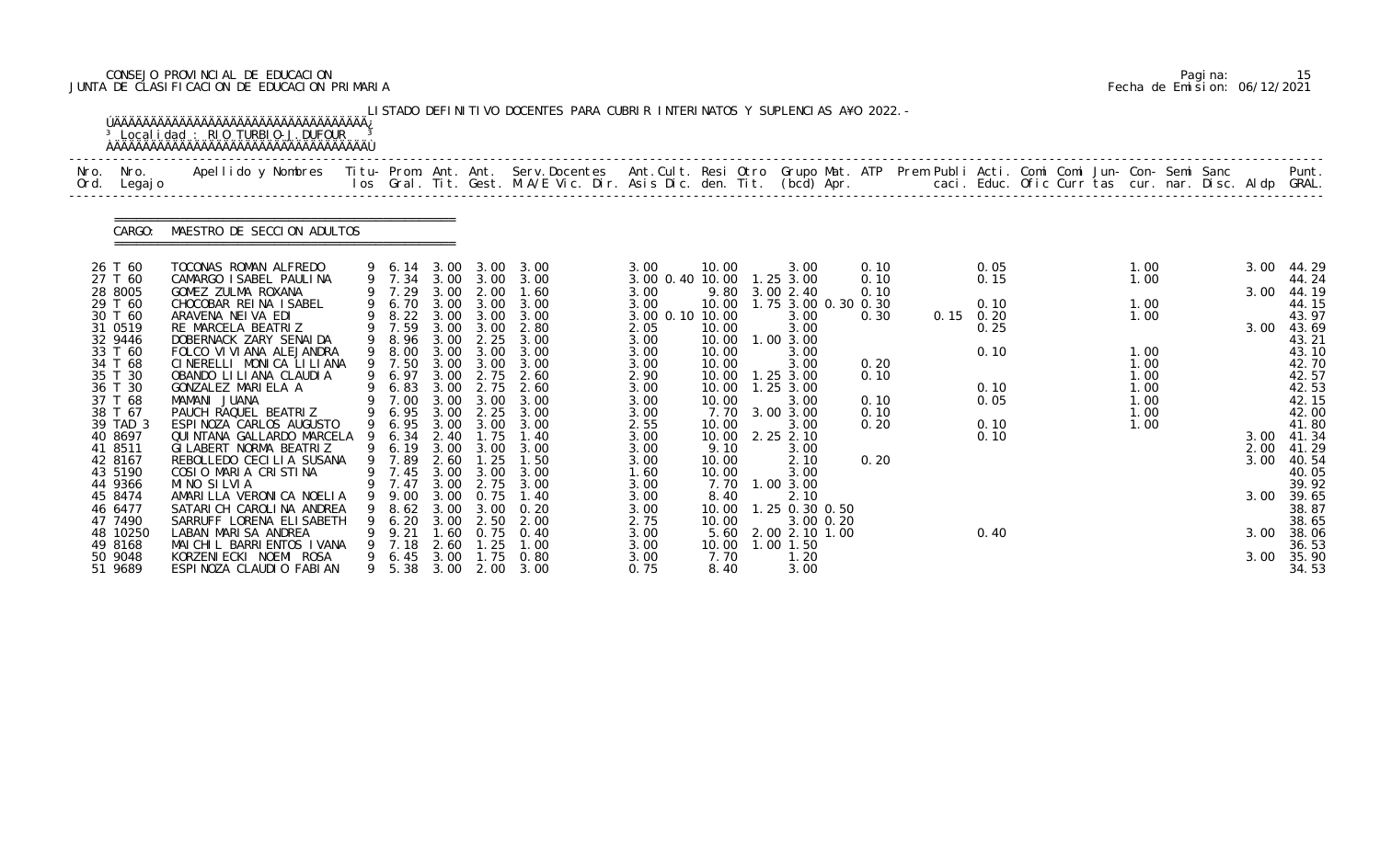# CONSEJO PROVINCIAL DE EDUCACION Pagina: 16 JUNTA DE CLASIFICACION DE EDUCACION PRIMARIA Fecha de Emision: 06/12/2021

| Nro.<br>Nro.<br>Ord. Legajo                                                                                        | Apellido y Nombres  Titu- Prom. Ant. Ant.  Serv.Docentes  Ant.Cult. Resi Otro  Grupo Mat. ATP  Prem Publi Acti. Comi Comi Jun- Con- Semi Sanc              Punt.<br>Ios Gral. Tit. Gest. M.A/E Vic. Dir. Asis Dic. den. Tit. (bcd                            |                                                                    |      |           |                                                                                                                                                                 |                                                                      |                                                                                                                                          |                                                                  |              |                      |  |  |                                              |                                                                                             |
|--------------------------------------------------------------------------------------------------------------------|--------------------------------------------------------------------------------------------------------------------------------------------------------------------------------------------------------------------------------------------------------------|--------------------------------------------------------------------|------|-----------|-----------------------------------------------------------------------------------------------------------------------------------------------------------------|----------------------------------------------------------------------|------------------------------------------------------------------------------------------------------------------------------------------|------------------------------------------------------------------|--------------|----------------------|--|--|----------------------------------------------|---------------------------------------------------------------------------------------------|
| CARGO:                                                                                                             | MAESTRO DE SECCION ADULTOS                                                                                                                                                                                                                                   |                                                                    |      |           |                                                                                                                                                                 |                                                                      |                                                                                                                                          |                                                                  |              |                      |  |  |                                              |                                                                                             |
| 52 8471<br>53 9733<br>54 10991<br>55 8513<br>56 9192<br>57 9922<br>58 10859                                        | CARDOZO KARINA LILIANA<br>JAIMEZ OMAR ONESIS<br>BENICIO ANAHI CARHUE<br>TOLABA SANDRA GRACI ELA<br>AVI LA CARLA GABRI ELA<br>RODRI GUEZ ZULMA VI VI ANA<br>CALI SAYA SANDRA NANCY                                                                            | 9 8.21 3.00 0.25<br>9 7.27<br>9 5.97<br>9 7.82<br>9 7.79<br>9 7.99 | 2.00 | 3.00 1.75 | 2.00 0.75 1.00<br>9 6.72 2.00 0.75 0.80<br>1.40<br>1.00<br>2.00 0.50 0.60<br>1.40 0.50 0.40                                                                     | 1.95<br>0.10<br>3.00<br>1.60<br>1.65<br>3.00<br>3.00                 | 9.10<br>7.00<br>4.90<br>9.10<br>10.00<br>5.60<br>9.80                                                                                    | 2.50 1.50<br>2.75 1.20<br>2.10<br>1.00 1.50<br>4.25 0.60<br>0.60 | 0.10<br>0.10 | 0.35<br>0.10<br>0.10 |  |  | 3.00<br>3.00<br>3.00                         | - 34.51<br>34.47<br>34.32<br>34.12<br>33.97<br>33.34<br>32.69                               |
| 59 9101<br>60 10114<br>61 10725<br>62 10226<br>63 11209<br>64 10375<br>65 11343<br>66 11127<br>67 10922<br>68 9521 | TREJO MARIA CRISTINA<br>VI LLALBA PEDRO EDUARDO<br>OVEJERO LORENA PAOLA<br>FLORES PAOLA MARILIN<br>GIMENEZ CARMEN DEL VALLE<br>JUAREZ ELIZABETH CAROLINA 9 7.89<br>CUELLAR MOISES ESTEBAN<br>MI RANDA ANGELA CECILIA<br>BARRETO CECILIA<br>YEGROS WILMA RUTH | 9 7.16<br>9 7.07<br>9 8.21<br>9 6.84<br>9 6.62 2.40<br>9 8.34 1.20 | 3.00 | 2.00      | 1.80<br>3.00 0.75 0.70<br>1.40 0.50 0.40<br>1.80 0.50 0.60<br>0.20<br>1.60 0.50 0.50<br>9 6.97 3.00 0.25 0.20<br>9 8.04 1.40 0.25 0.40<br>9 7.50 3.00 0.25 0.20 | 1.75<br>1.65<br>1.40<br>3.00<br>0.05<br>0.25<br>1.05<br>0.10<br>3.00 | 7.70<br>5.60<br>4.90<br>4.90 1.00 0.90<br>4.20 1.00 0.30<br>4.90 1.50 0.60<br>3.50 1.00 1.80<br>4.20 3.50 1.40<br>4.20 1.50 0.60<br>4.20 | 1.90<br>0.90<br>$1.50 \t0.60$<br>0.30                            | 0.10         | 0.25                 |  |  | 3.00<br>3.00<br>3.00<br>3.00<br>3.00<br>3.00 | 32.56<br>3.00 31.77<br>31.16<br>30.19<br>29.72<br>29.54<br>28.97<br>28.69<br>28.59<br>27.45 |

|  | Pagi na: | 16                           |
|--|----------|------------------------------|
|  |          | Fecha de Emision: 06/12/2021 |